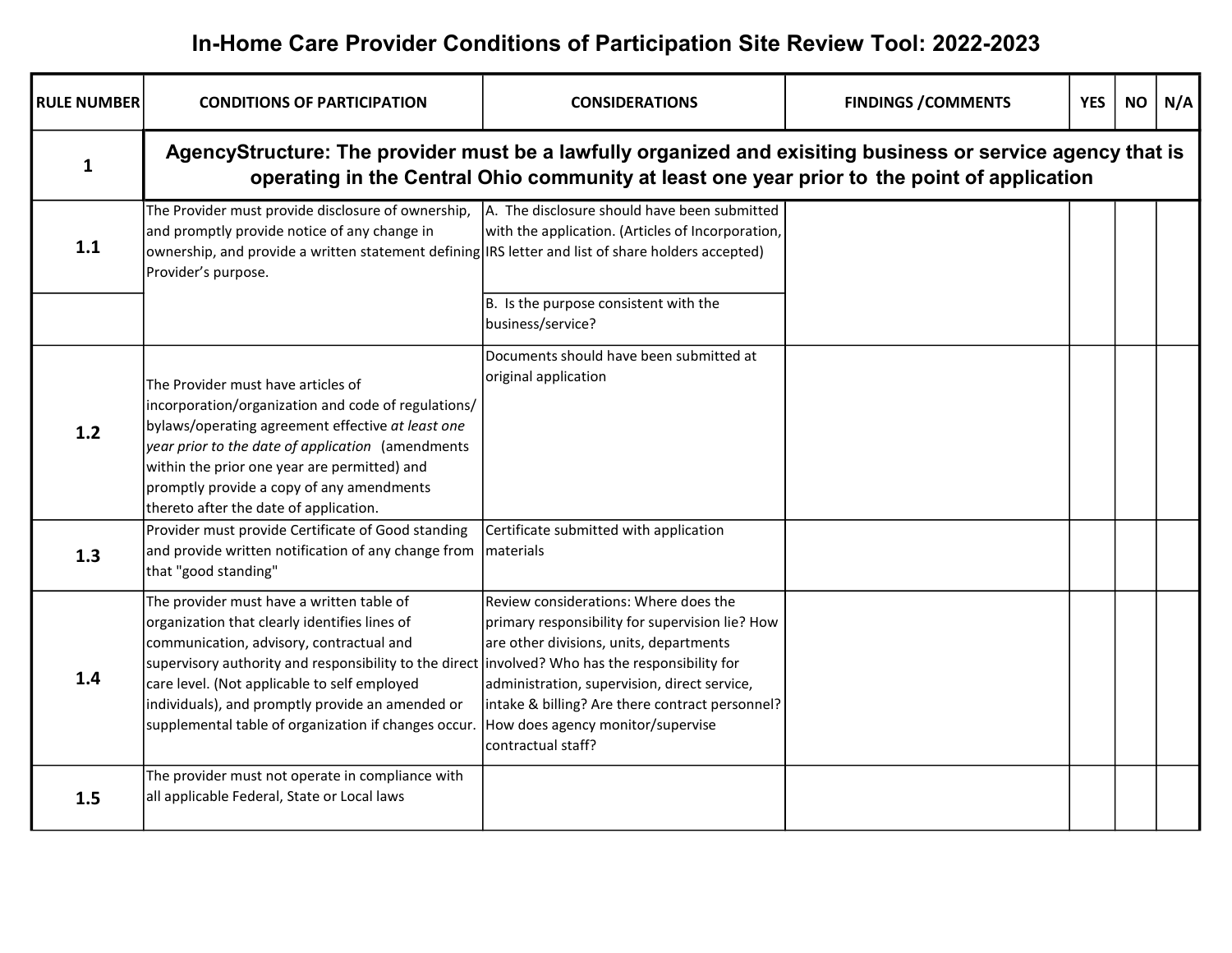| <b>RULE NUMBER</b> | <b>CONDITIONS OF PARTICIPATION</b>                                                                                                                                                                                                                                                                                                                                                                                                                                                                                             | <b>CONSIDERATIONS</b>                                                                   | <b>FINDINGS / COMMENTS</b> | <b>YES</b> | <b>NO</b> | N/A |
|--------------------|--------------------------------------------------------------------------------------------------------------------------------------------------------------------------------------------------------------------------------------------------------------------------------------------------------------------------------------------------------------------------------------------------------------------------------------------------------------------------------------------------------------------------------|-----------------------------------------------------------------------------------------|----------------------------|------------|-----------|-----|
| 1.5.1              | The provider must have a written statement Review signed affidavit and copy of BWC<br>supporting compliance with non-discrimination certificate of premium payment submitted<br>Compensation laws in the recruitment and policies & procedures<br>employment of individuals. (Not applicable to self<br>employed wihtout any employees)                                                                                                                                                                                        | laws, federal wage & hour laws & Workman's with application. Review statement personnel |                            |            |           |     |
| 1.5.2              | The provider must have a written statement Review policy & procedure for admitting &<br>supporting compliance with non-discrimination laws accepting client or referrals. Review statement<br>in service delivery in accordance with the Americans<br>with Disabilities Act and in employment in<br>accordance with all applicable Federal, state and<br>local laws.                                                                                                                                                           |                                                                                         |                            |            |           |     |
| 1.5.3              | The Provider must have a written policy regarding Review policy & procedures, Review statement<br>compliance with Health Insurance Portability and Review Business Associate Agreement<br>Accountability Act (HIPAA), if considered a Covered<br>Entity. If not considered a Covered Entity, the<br>Provider must sign a Business Associate's Agreement<br>with SourcePoint (will be provided with the Letter of<br>Understanding if approved). Providers are expected<br>to comply with all HIPAA privacy and security rules. |                                                                                         |                            |            |           |     |
| 1.5.4              | Provider must provide properly complete request Submitted with application materials<br>for taxpayer ID number and Certification (IRS W9)                                                                                                                                                                                                                                                                                                                                                                                      |                                                                                         |                            |            |           |     |
| 1.6                | Provider must promptly provide copy of any notice<br>from any governmental agency of violation or<br>alleged violation by the provider of any federal,<br>state or local law or regulations                                                                                                                                                                                                                                                                                                                                    |                                                                                         |                            |            |           |     |
| $\overline{2}$     | Physical Facility: The provider must have a physical facility from which to conduct business and provide its                                                                                                                                                                                                                                                                                                                                                                                                                   | services                                                                                |                            |            |           |     |
| 2.1                | The provider must have a telephone & computer<br>equipment that meets the requirements outlined<br>COP 8.0 to receive referrals for service &/or an<br>employee able to receive telephone referrals<br>between 9:00am-4:00pm, Monday-Friday                                                                                                                                                                                                                                                                                    | Address:<br>View facility                                                               |                            |            |           |     |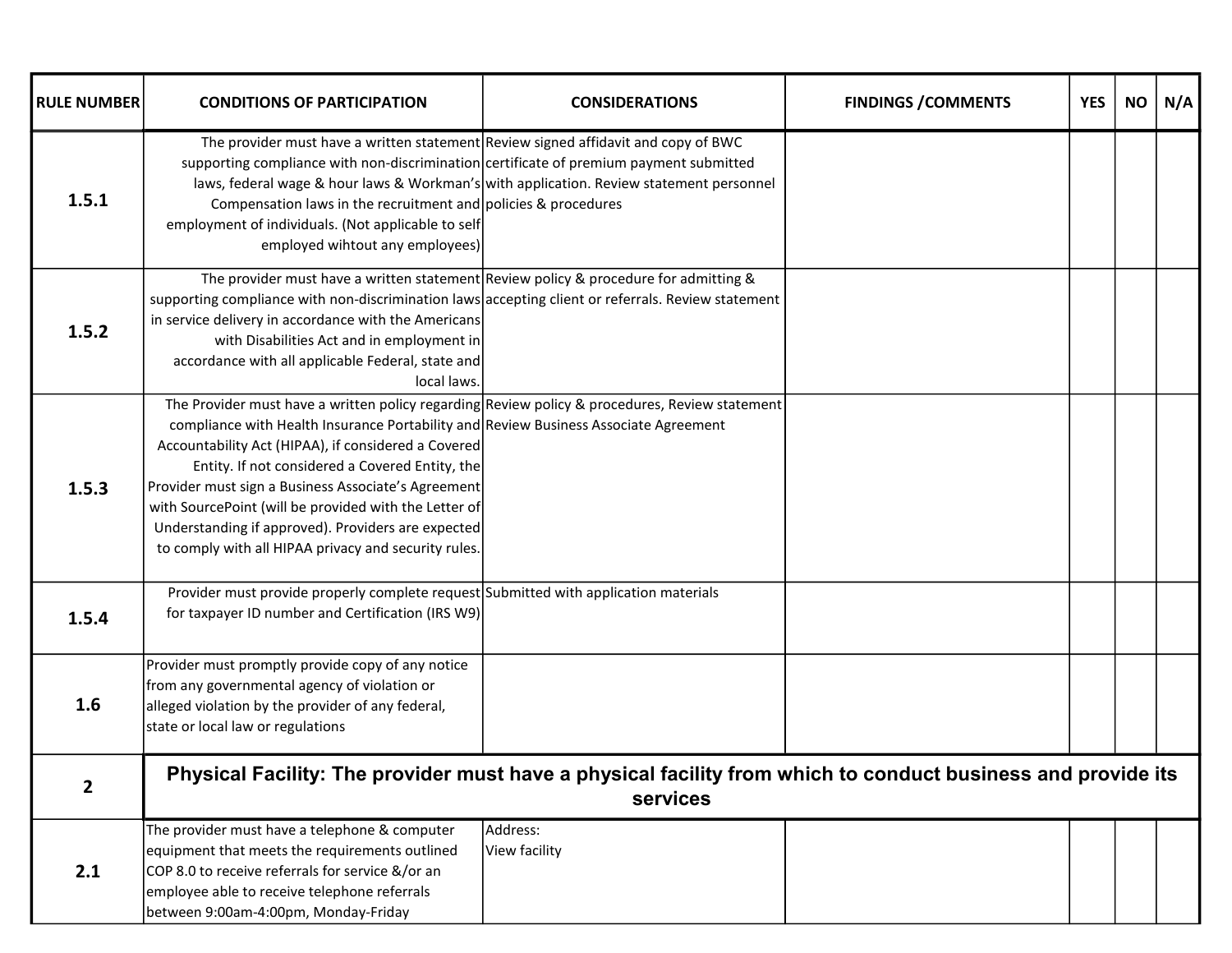| <b>IRULE NUMBERI</b> | <b>CONDITIONS OF PARTICIPATION</b>                                                                                                                                                                                                                                                                                                                                             | <b>CONSIDERATIONS</b>                   | <b>FINDINGS / COMMENTS</b> | <b>YES</b> | <b>NO</b> | N/A |
|----------------------|--------------------------------------------------------------------------------------------------------------------------------------------------------------------------------------------------------------------------------------------------------------------------------------------------------------------------------------------------------------------------------|-----------------------------------------|----------------------------|------------|-----------|-----|
| 2.2                  | The provider must designate & utilize locked storage View storage for records. May be locked<br>for maintenance of all hard-copy SourcePoint client cases, file cabinets or rooms.<br>records for a minimum of 4-years unless retention<br>for a longer period is required by law. Electronic<br>records must be HIPAA compliant and maintained<br>for the same period of time | Are electronic records HIPAA compliant? |                            |            |           |     |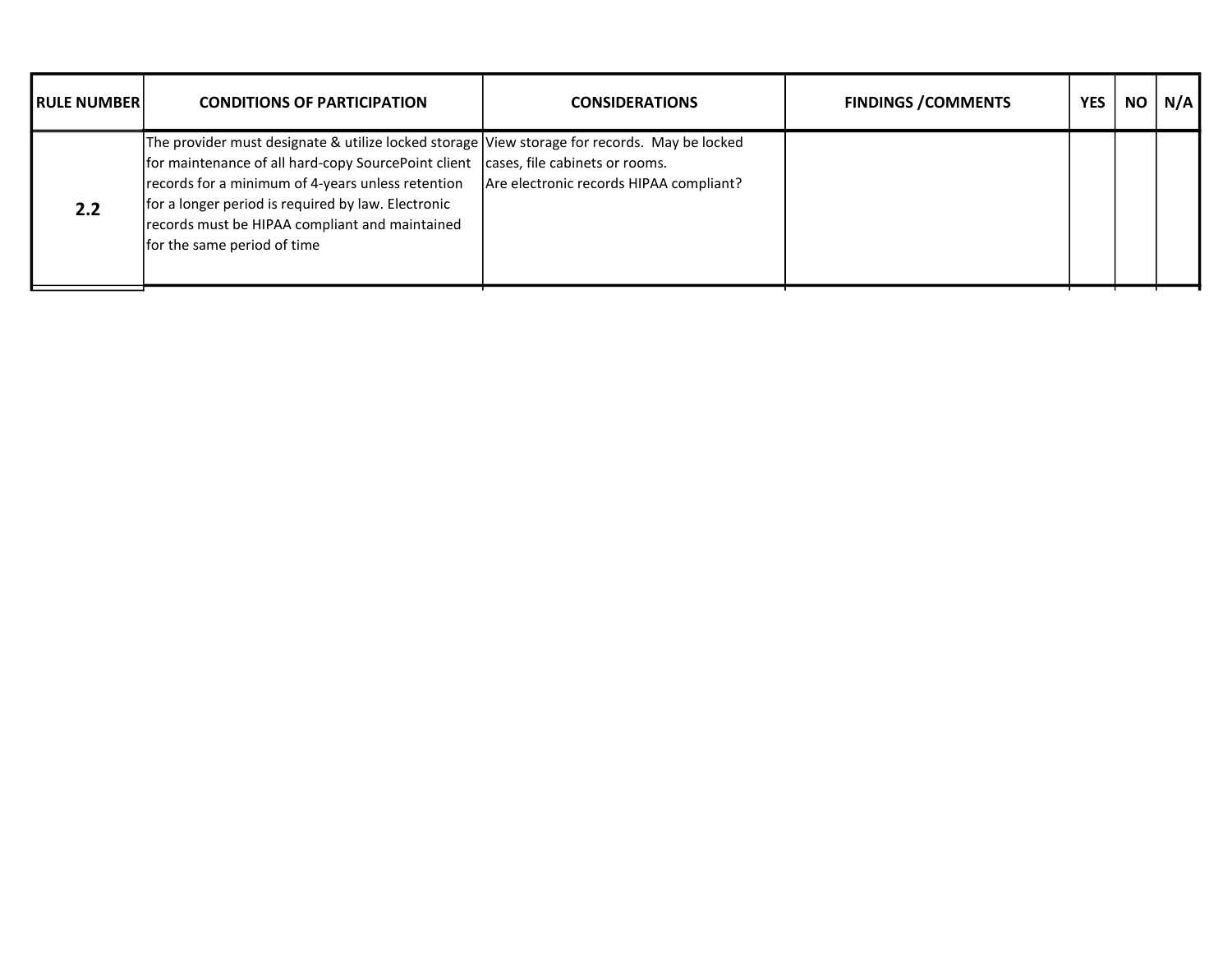| <b>RULE NUMBER</b> | <b>CONDITIONS OF PARTICIPATION</b>                                                                                                                                                                                                                                                                                                                                     | <b>CONSIDERATIONS</b>                                                                                                                 | <b>FINDINGS / COMMENTS</b> | <b>YES</b> | <b>NO</b> | N/A |
|--------------------|------------------------------------------------------------------------------------------------------------------------------------------------------------------------------------------------------------------------------------------------------------------------------------------------------------------------------------------------------------------------|---------------------------------------------------------------------------------------------------------------------------------------|----------------------------|------------|-----------|-----|
| 3                  |                                                                                                                                                                                                                                                                                                                                                                        | Administrative Policies: The provider must have written procedures supporting the operation of business & service                     |                            |            |           |     |
| 3.1                | The provider must have a system to document<br>services delivered & billed.                                                                                                                                                                                                                                                                                            | Review system for new providers and audit<br>record for existing providers.                                                           |                            |            |           |     |
| 3.2                | The Provider shall submit evidence of business<br>insurance coverage for the required one year prior<br>to the date of application. Throughout the term of<br>the Letter of Understanding, the Provider shall<br>obtain and maintain a comprehensive insurance<br>program affording, at a minimum, the coverage<br>indicated below (to be submitted with application): | Review policy coverage page in application.<br>Are all services & service workers covered? Are<br>volunteers considered covered?      |                            |            |           |     |
| 3.2.1              | Comprehensive General liability: \$1,000,000 does coverage include broad form property,                                                                                                                                                                                                                                                                                | personal injury?                                                                                                                      |                            |            |           |     |
| 3.2.2              | occurrence hired?                                                                                                                                                                                                                                                                                                                                                      | Automobile Liability: \$1,000,000 single limit Does coverage include owned, hired and non-                                            |                            |            |           |     |
| 3.2.2(a)           | Personal automobile insurance coverage is suffcient<br>for provider that is a Sole Proprietor with no<br>employees                                                                                                                                                                                                                                                     |                                                                                                                                       |                            |            |           |     |
| 3.2.3              |                                                                                                                                                                                                                                                                                                                                                                        | Employee Dishonesty, \$25,000 may be included with general liability<br>coverage, could also be in a bond                             |                            |            |           |     |
| 3.2.3(a)           |                                                                                                                                                                                                                                                                                                                                                                        | Insurance Waiver if above not met, does provider have<br>documentation supporting SourcePoint is<br>aware of variation and agreeable? |                            |            |           |     |
| 3.3                | SourcePoint shall be listed as an additional name<br>insured on required liability insurance policies                                                                                                                                                                                                                                                                  | lview certificate                                                                                                                     |                            |            |           |     |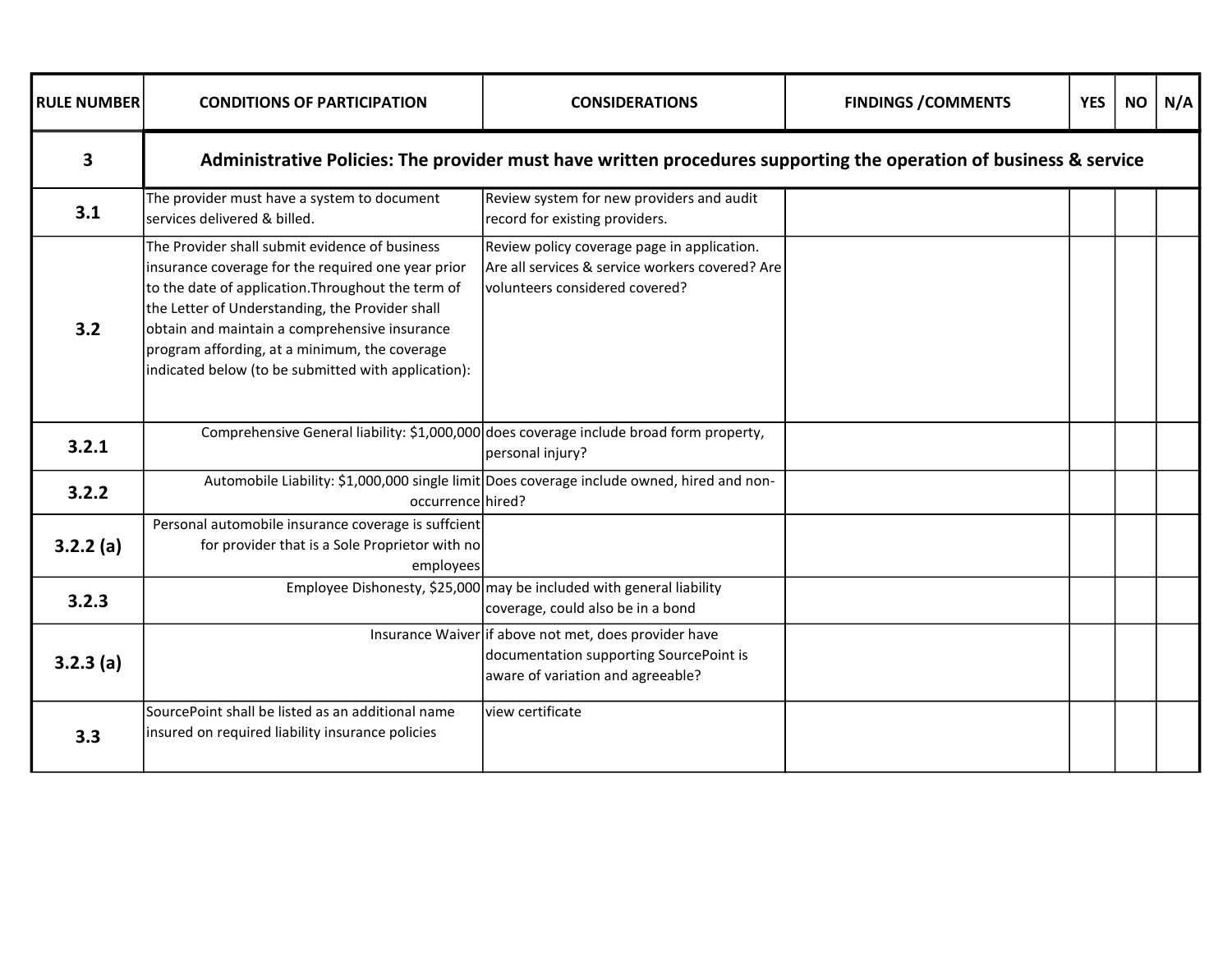| <b>RULE NUMBER</b> | <b>CONDITIONS OF PARTICIPATION</b>                                                                                                                                                                                                                                                                                                                                                                                                                                                                                                 | <b>CONSIDERATIONS</b>                                                                                                    | <b>FINDINGS / COMMENTS</b> | <b>YES</b> | <b>NO</b> | N/A |
|--------------------|------------------------------------------------------------------------------------------------------------------------------------------------------------------------------------------------------------------------------------------------------------------------------------------------------------------------------------------------------------------------------------------------------------------------------------------------------------------------------------------------------------------------------------|--------------------------------------------------------------------------------------------------------------------------|----------------------------|------------|-----------|-----|
|                    | an additional named insured on the required liability<br>insurance policies.                                                                                                                                                                                                                                                                                                                                                                                                                                                       | The Provider shall add SourcePoint as Is this language on the certificate of insurance?                                  |                            |            |           |     |
| 3.3(a)             | The following language and extensions shall be<br>included in the Provider's required liability insurance<br>policies: "SourcePoint is an additional insured with<br>respect to work and/or services performed by the<br>named insured as required by written contract or<br>agreement. All insurance shall be primary and non-<br>contributory with any insurance carried by the<br>Additional Insureds. This includes a Waiver of<br>Subrogation in favor of the additional insured. 30-<br>day notice of cancellation applies." |                                                                                                                          |                            |            |           |     |
| 3.4                | Provider shall provide certificates of insurance to<br>establish that at all times provider is in compliance<br>with the above requirements of COP 3.2.1, 3.2.2,<br>3.2.3, 3.2.4 and 3.3.                                                                                                                                                                                                                                                                                                                                          | view certificate                                                                                                         |                            |            |           |     |
| 3.5                | Provider must have written procedure, to be<br>provided to clients, which sets forth what a client<br>needs to do to field a liability claim against<br>provider's insurance policies                                                                                                                                                                                                                                                                                                                                              | Review procedure. Review how/when clients<br>are provided access to the procedure                                        |                            |            |           |     |
| 3.6                | The provider must have written procedure for<br>reporting & documenting all incidents which affect a or provider caused/related incidents.<br>client's physical or emotional well-being                                                                                                                                                                                                                                                                                                                                            | This includes incidents beyond worker injury<br>Providers may need assistance & guidance in<br>understanding this policy |                            |            |           |     |
| 3.7                | 3.7: The provider must notify SourcePoint within 24<br>hours any adverse incidents, document such<br>notification, and provide documentation to Care<br>Consultant within 5 business days                                                                                                                                                                                                                                                                                                                                          | 3.8                                                                                                                      |                            |            |           |     |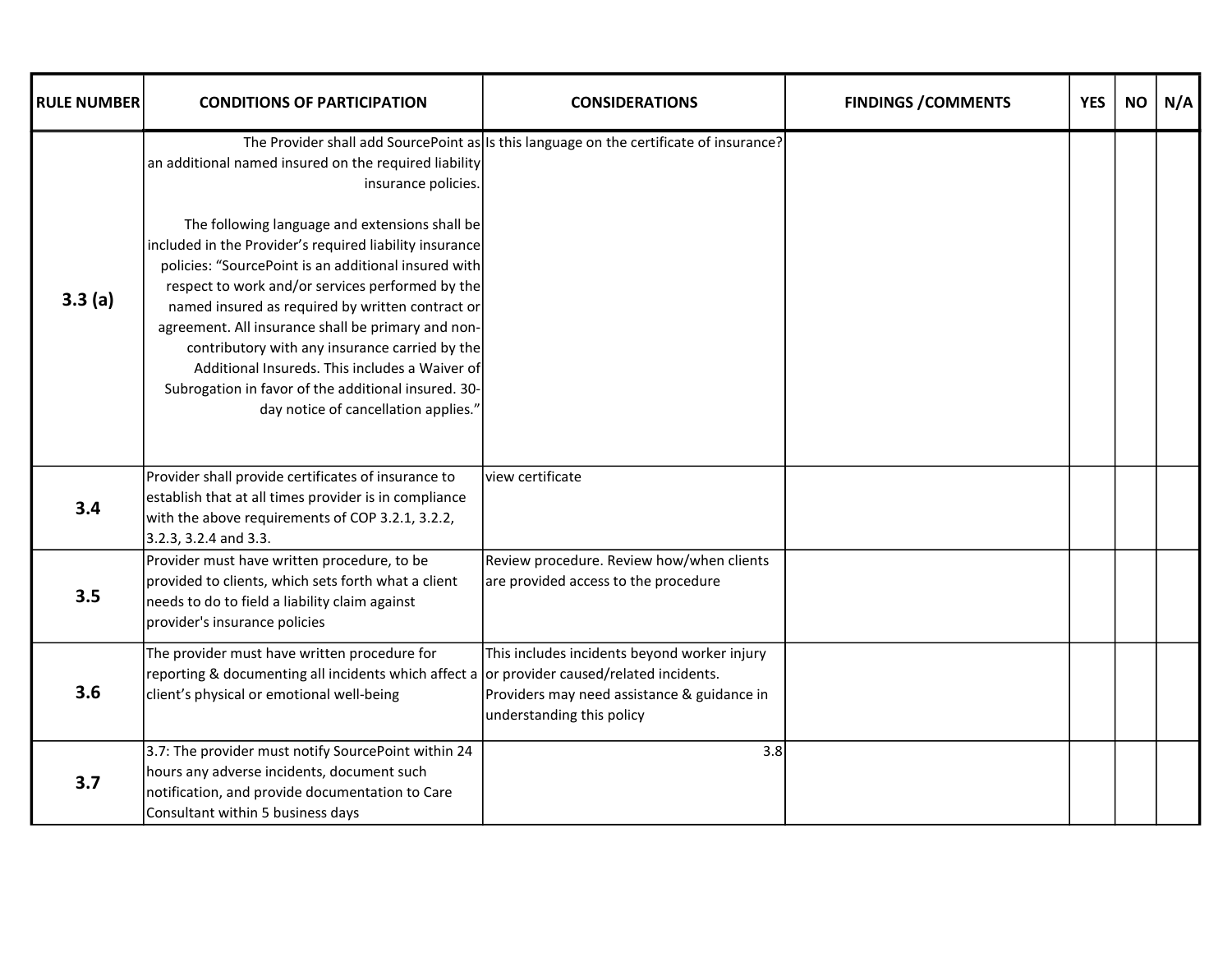| <b>RULE NUMBER</b> | <b>CONDITIONS OF PARTICIPATION</b>                                                                                                                                                                                                                                                                                                                                                                                                | <b>CONSIDERATIONS</b>                                                                                                                                                                                                                                                                                                                     | <b>FINDINGS / COMMENTS</b> | <b>YES</b> | <b>NO</b> | N/A |
|--------------------|-----------------------------------------------------------------------------------------------------------------------------------------------------------------------------------------------------------------------------------------------------------------------------------------------------------------------------------------------------------------------------------------------------------------------------------|-------------------------------------------------------------------------------------------------------------------------------------------------------------------------------------------------------------------------------------------------------------------------------------------------------------------------------------------|----------------------------|------------|-----------|-----|
| 3.7.1              | In the event documentation takes longer than 5<br>business days, the Provider shall update the care<br>consultant on the status of obtaining the necessary<br>documentation and provide a deadline for when<br>documentation will be submitted as required                                                                                                                                                                        |                                                                                                                                                                                                                                                                                                                                           |                            |            |           |     |
| 3.8                | The provider must maintain file for each SourcePoint<br>client to include the following referral information:                                                                                                                                                                                                                                                                                                                     |                                                                                                                                                                                                                                                                                                                                           |                            |            |           |     |
| 3.8.1              |                                                                                                                                                                                                                                                                                                                                                                                                                                   | Client name, address & phone $\#$ Review providers current format & look for                                                                                                                                                                                                                                                              |                            |            |           |     |
| 3.8.2              |                                                                                                                                                                                                                                                                                                                                                                                                                                   | Client date of birth & sex low cost ways of revising to meet this COP, if                                                                                                                                                                                                                                                                 |                            |            |           |     |
| 3.8.3              | Contact person's name & phone #                                                                                                                                                                                                                                                                                                                                                                                                   | needed.<br>Review sample file for new providers and audit                                                                                                                                                                                                                                                                                 |                            |            |           |     |
| 3.8.4              | Name & phone # of SourcePoint Care Consultant client record for renewed providers.                                                                                                                                                                                                                                                                                                                                                |                                                                                                                                                                                                                                                                                                                                           |                            |            |           |     |
| 3.8.5              | Functional limitations of client relevant to service(s)<br>authorized                                                                                                                                                                                                                                                                                                                                                             |                                                                                                                                                                                                                                                                                                                                           |                            |            |           |     |
| 3.9                | The provider must maintain signed & dated<br>documentation of each client contact & each<br>SourcePoint contact regarding the client in the client delivery, etc.<br>record or designated log and stored in locked<br>cabinet/drawer                                                                                                                                                                                              | Each client contact means: each visit to home<br>or adult day care, each phone call, each<br>Documentation may be on set, prescribed<br>Charting@ forms or on HDM delivery logs or<br>ADC attendance logs, transportation logs or<br>telephone logs.<br>Likewise each SourcePoint contact may be<br>recorded in the manners listed above. |                            |            |           |     |
| 3.9.1              | Client contact may be maintained electronically if If provider indicates using an ESV method is<br>system requires user authentication for access and being used, do they have SourcePoint<br>maintains HIPAA security (reference COP #2.2) approved waiver?                                                                                                                                                                      |                                                                                                                                                                                                                                                                                                                                           |                            |            |           |     |
| 3.1                | The provider must obtain written approval from the Review providers current policy & procedures<br>client to release specific information to sources<br>outside the SourcePoint care system & have a policy  information to outside source. Review form,<br>regarding confidentiality. Provider must have a<br>written policy regarding confidentiality and inform<br>its employees or other service providers of such<br> policy | What instances may provider seek release of<br>release of information form must list specific<br>info to be released (it cannot be generalized).                                                                                                                                                                                          |                            |            |           |     |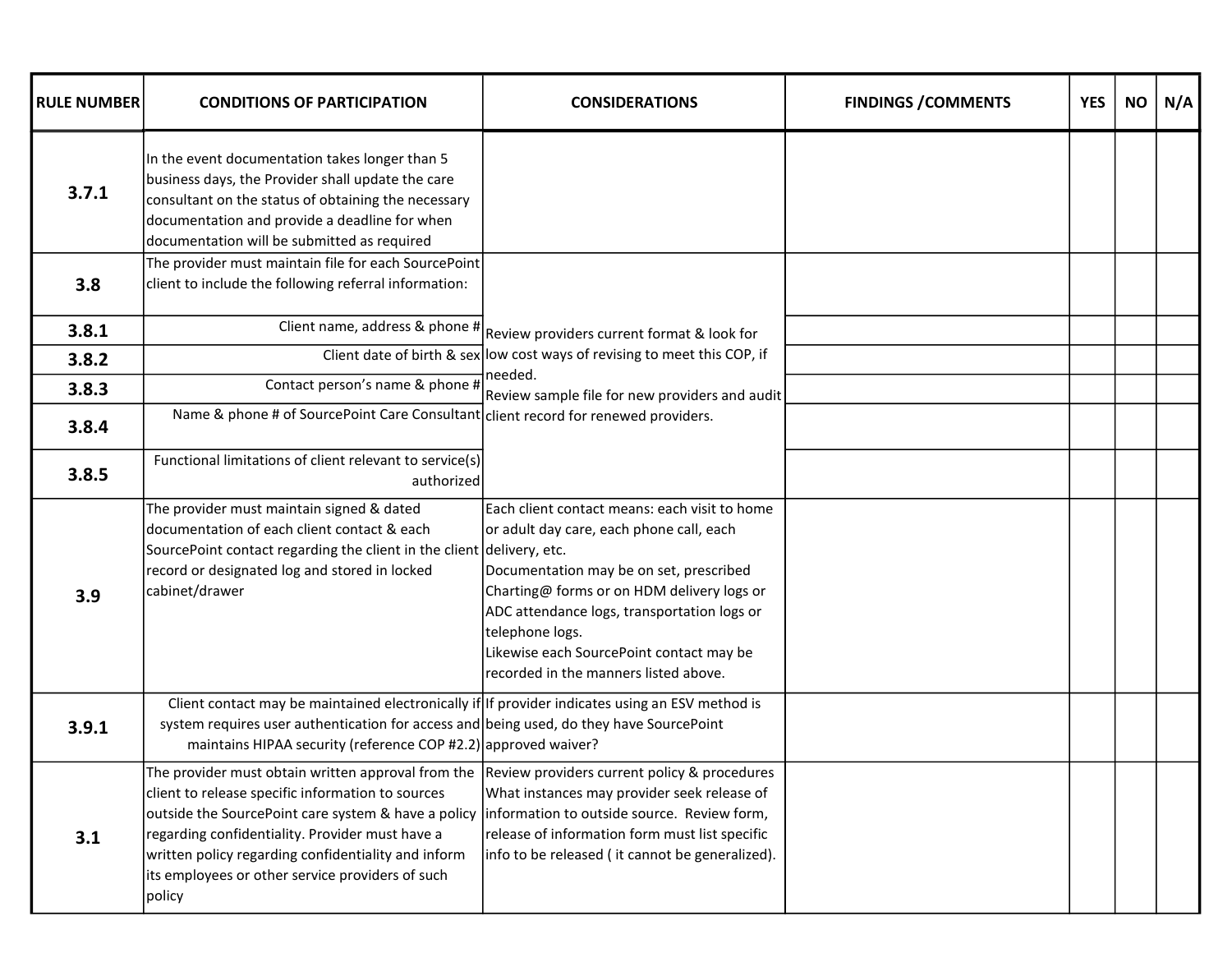| <b>RULE NUMBER</b> | <b>CONDITIONS OF PARTICIPATION</b>                                                                                                                                                                                                                                                                                                                                                                 | <b>CONSIDERATIONS</b>                                                                                            | <b>FINDINGS / COMMENTS</b> | <b>YES</b> | <b>NO</b> | N/A |
|--------------------|----------------------------------------------------------------------------------------------------------------------------------------------------------------------------------------------------------------------------------------------------------------------------------------------------------------------------------------------------------------------------------------------------|------------------------------------------------------------------------------------------------------------------|----------------------------|------------|-----------|-----|
| 3.11               | The provider must retain all records supporting Check capacity to do this, does provider<br>SourcePoint clients until an initiated audit is anticipate any difficulties.<br>completed up to 4 years after the provision of<br>services                                                                                                                                                             |                                                                                                                  |                            |            |           |     |
| 3.12               | Provider shall have written grievance procedure for Review policy & procedures<br>resolving complaints by clients and shall inform<br>clients they have right to file a grievance. Shall give<br>client name and phone number of Provider's contact<br>person responsible for addressing grievance and<br>shall inform client they have right to voice compliant<br>to SourcePoint Care Consultant |                                                                                                                  |                            |            |           |     |
| 3.12.1             | The Provider will make every effort to resolve each Review Policies and Procedures, Review any                                                                                                                                                                                                                                                                                                     | complaint through their established policy. complaints logged by Provider or documented<br>by Care Consultant(s) |                            |            |           |     |
| 3.12.2             | The Provider will notify the Care Consultant of Review Policies and Procedures, Review any<br>unresolved complaints and multiple complaints of complaints logged by Provider or documented<br>the same nature &/or involving the same client. by Care Consultant(s)                                                                                                                                |                                                                                                                  |                            |            |           |     |
| 3.13               | The provider shall have a written Emergency Review Policy<br>Preparedness Policy that addresses both clients and<br>personnel including the following elements:                                                                                                                                                                                                                                    |                                                                                                                  |                            |            |           |     |
| 3.13.1             | Written chain of command with 24-hour contact<br>information inlcuding phone numbers and e-mail<br>addresses                                                                                                                                                                                                                                                                                       |                                                                                                                  |                            |            |           |     |
| 3.13.2             | How agency prepares clients and personnal in the<br>event of an emergency                                                                                                                                                                                                                                                                                                                          |                                                                                                                  |                            |            |           |     |
| 3.13.3             | Plan for communicating with personnel, clients and<br>SourcePoint in the event of closures in operations                                                                                                                                                                                                                                                                                           |                                                                                                                  |                            |            |           |     |
| 3.13.5             | Backup plan should access be limited or blocked to<br>computer and/or phones                                                                                                                                                                                                                                                                                                                       |                                                                                                                  |                            |            |           |     |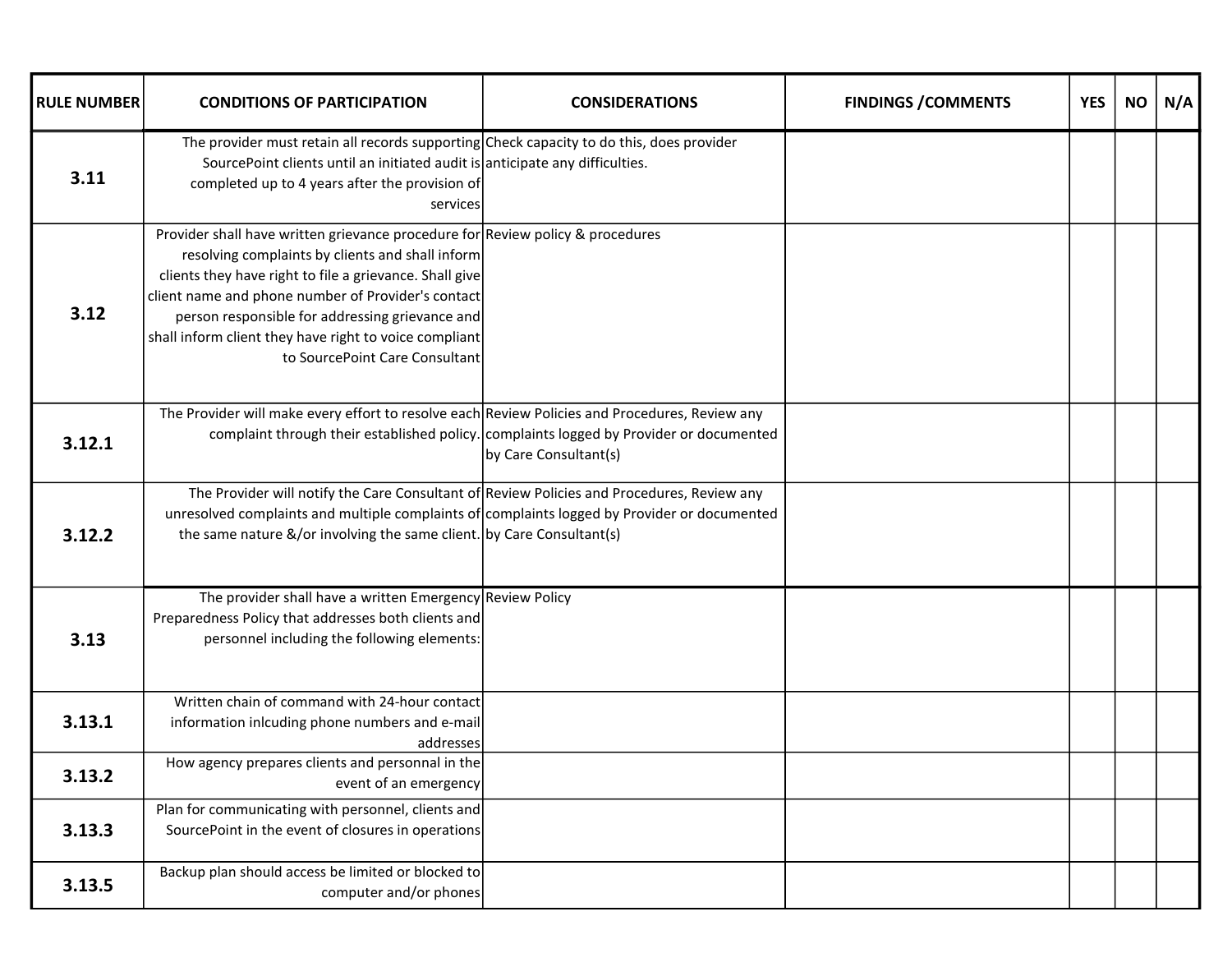| <b>IRULE NUMBER</b> | <b>CONDITIONS OF PARTICIPATION</b>                                                                                                                                                                                                                                      | <b>CONSIDERATIONS</b> | <b>FINDINGS / COMMENTS</b> | <b>YES</b> | <b>NO</b> | N/A |
|---------------------|-------------------------------------------------------------------------------------------------------------------------------------------------------------------------------------------------------------------------------------------------------------------------|-----------------------|----------------------------|------------|-----------|-----|
| 3.13.5              | As required by PCA SS #9.4 & HMK SS # 7.4, client<br>service priority policy                                                                                                                                                                                            |                       |                            |            |           |     |
| 3.14                | If the Provider subcontracts out services, Provider<br>must disclose the name of the subcontractor to<br>SourcePoint. SourcePoint has a right to terminate<br>the Agreement if it is determined that the<br>arrangement is not in the best interests of<br>SourcePoint. |                       |                            |            |           |     |
| 3.14.1              | All subcontractors must comply with SourcePoint's<br>record retention policies, background check policies,<br>and HIPAA privacy and security rules.                                                                                                                     |                       |                            |            |           |     |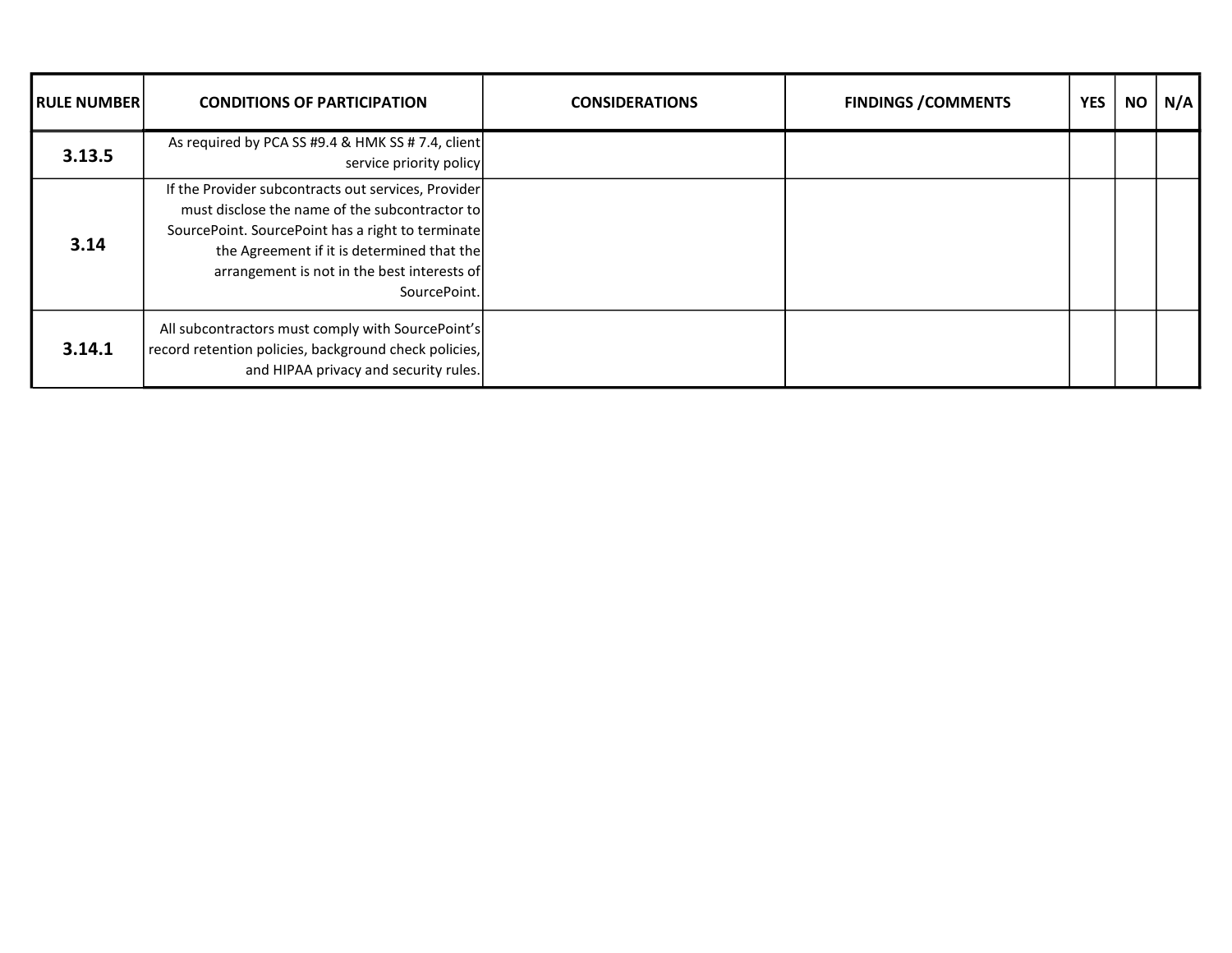| <b>RULE NUMBER</b> | <b>CONDITIONS OF PARTICIPATION</b>                                                                                                                                                                                                                                                        | <b>CONSIDERATIONS</b>                                                                                                                                                                                      | <b>FINDINGS / COMMENTS</b> | <b>YES</b> | <b>NO</b> | N/A |
|--------------------|-------------------------------------------------------------------------------------------------------------------------------------------------------------------------------------------------------------------------------------------------------------------------------------------|------------------------------------------------------------------------------------------------------------------------------------------------------------------------------------------------------------|----------------------------|------------|-----------|-----|
| 4                  |                                                                                                                                                                                                                                                                                           | Personnel Policies: The provider must have written personnel policies that support lawful personnel practices                                                                                              |                            |            |           |     |
| 4.1                | The provider must have written job descriptions or<br>statement of job responsibilities which include<br>qualifications (as applicable to service) for each<br>position category involved in the direct delivery of<br>SourcePoint services.                                              | Do qualifications meet spec requirements?<br>Does the job responsibility list contain items<br>that are not acceptable in SourcePoint<br>practice? (IE PCA gives meds or enema) Are<br>volunteers covered? |                            |            |           |     |
| 4.2                | The provider must have a written policy to conduct<br>& document performance appraisals for all<br>individuals involved in the direct delivery of<br>SourcePoint services at a minimum of every 3 years<br>(Not self employed)                                                            | Check policies & procedures, review<br>compliance with policy & procedures as<br>written. Are volunteers covered? Are<br>appraisals completed at least every 3 years                                       |                            |            |           |     |
| 4.2.1              | Provider must include direct, in-field, supervisory<br>observation as a component of home care direct<br>service worker's regularly-scheduled performance<br>appraisal.                                                                                                                   | Review policy and check personnel files                                                                                                                                                                    |                            |            |           |     |
| 4.2.2              | As defined by ORC 173-9-01, a direct service<br>or care worker/position is defined as an<br>employment position in which employee has<br>either one or both of the following: a) in-person<br>contact with client/client's caregivers b) access to<br>client personal property or records | Have all direct-care service workers had direct,<br>in-field supervisory observation as part of their<br>perfomrace appraisal, even office-based<br>workers?                                               |                            |            |           |     |
| 4.3                | The Provider must obtain and maintain<br>documentation, signed and dated by the staff<br>member providing the orientation, which indicates<br>an individual's completion of an orientation prior to<br>their providing service to a contracted client, which<br>documentation includes:   | The orientation may be in the form of a video<br>(view for completeness), booklet or required<br>review of manual. If used, probe how provider<br>assesses workers understanding.,                         |                            |            |           |     |
|                    | The providers purpose, policies & procedures Check for Direct service workers signature                                                                                                                                                                                                   | including but not limited to: format. If format is verbal only, check that                                                                                                                                 |                            |            |           |     |
| 4.3(a)             | Employee position description expectations documentation indicates covered.                                                                                                                                                                                                               |                                                                                                                                                                                                            |                            |            |           |     |
| 4.3(b)             | Agency personnel policies                                                                                                                                                                                                                                                                 |                                                                                                                                                                                                            |                            |            |           |     |
| 4.3(c)             | Reporting procedures & policies                                                                                                                                                                                                                                                           |                                                                                                                                                                                                            |                            |            |           |     |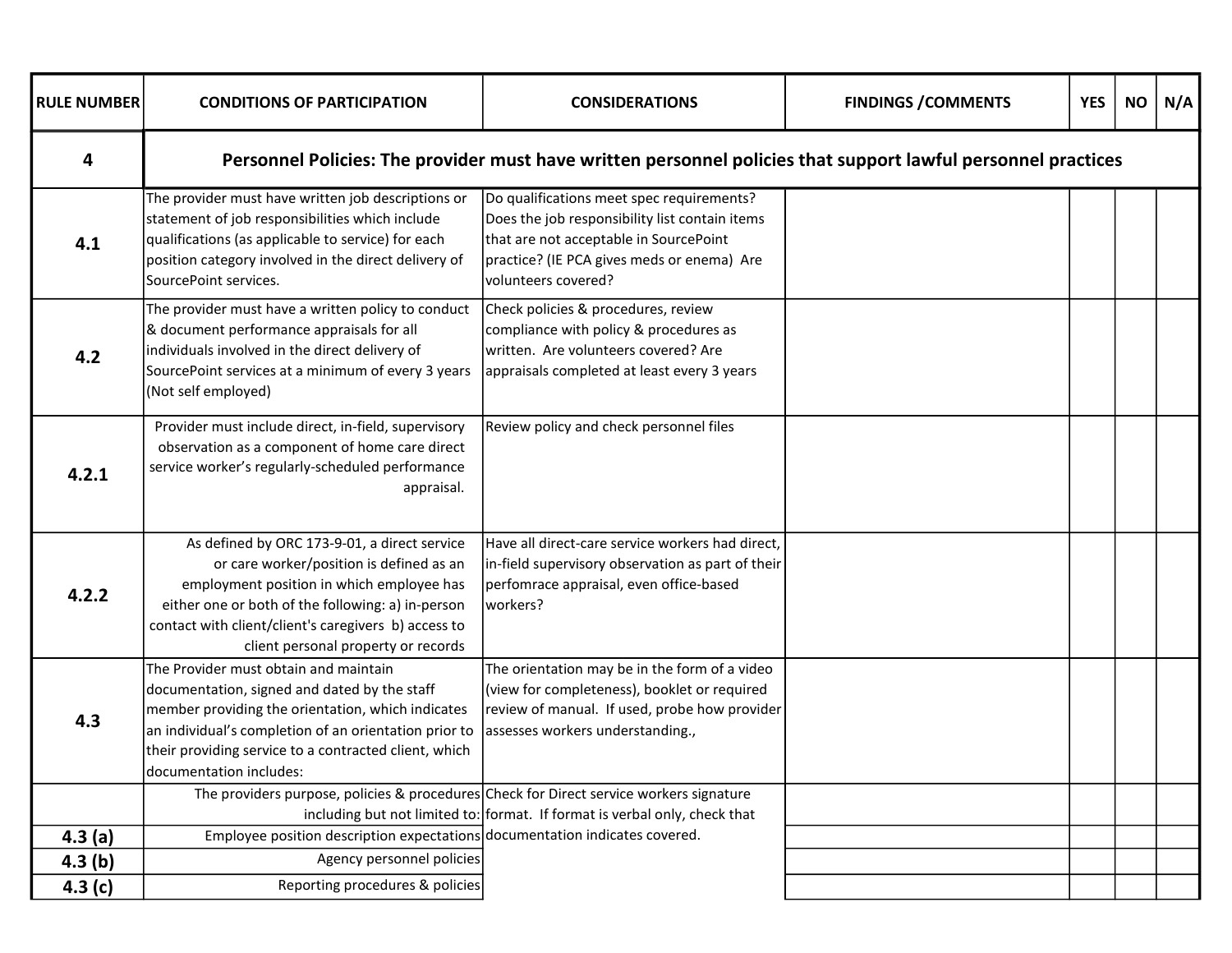| <b>RULE NUMBER</b> | <b>CONDITIONS OF PARTICIPATION</b>                                                                                                                                                                                            | <b>CONSIDERATIONS</b>                                                                                                                                                                                                                                                                                                                                                                        | <b>FINDINGS / COMMENTS</b> | <b>YES</b> | <b>NO</b> | N/A |
|--------------------|-------------------------------------------------------------------------------------------------------------------------------------------------------------------------------------------------------------------------------|----------------------------------------------------------------------------------------------------------------------------------------------------------------------------------------------------------------------------------------------------------------------------------------------------------------------------------------------------------------------------------------------|----------------------------|------------|-----------|-----|
| 4.3(d)             | Agency table of organization, including lines of<br>communications                                                                                                                                                            |                                                                                                                                                                                                                                                                                                                                                                                              |                            |            |           |     |
| 4.3(e)             | SourcePoint Ethical Behaviors                                                                                                                                                                                                 |                                                                                                                                                                                                                                                                                                                                                                                              |                            |            |           |     |
| 4.3(f)             | SourcePoint Policies and procedures                                                                                                                                                                                           |                                                                                                                                                                                                                                                                                                                                                                                              |                            |            |           |     |
| 4.4                | In accordance with HIPAA, the Provider must have a<br>written policy to assure staff maintain client<br>confidentiality.                                                                                                      | Does policy explain how the workers are<br>educated to policy? What record protection<br>guidelines are in place? If documentation<br>forms left in client's home, what is said to<br>client &/or family about protecting client<br>confidentiality?                                                                                                                                         |                            |            |           |     |
| 4.5                | The provider must have written procedure defining<br>process by which a staff member can register a<br>complaint of grievance. (Not self employed)                                                                            | Ask provider to demonstrate how the<br>procedure works. Assess philosophy on follow-<br>up                                                                                                                                                                                                                                                                                                   |                            |            |           |     |
| 4.6                | In accordance with Ohio Law (ORC 5101.61) Provider Review policy and assess follow up procedure<br>must have written policy and procedures for<br>reporting incidents of abuse, neglect and<br>exploitation of an older adult |                                                                                                                                                                                                                                                                                                                                                                                              |                            |            |           |     |
| 4.7                | The Provider must maintain compliance with<br>SourcePoint's Criminal Background Check Policy,<br>including maintenance of applicant log and<br>conditional hiring requirements                                                | View applicant log. Does it meet<br>requirements? Are database checks<br>completed? Make note if applicant was<br>conditionally hired after database checks were<br>completed, but before criminal records came<br>back and outcome of the criminal record check<br>(e.g. Did staff member have something show<br>up on their criminal record check after they<br>were conditionally hired?) |                            |            |           |     |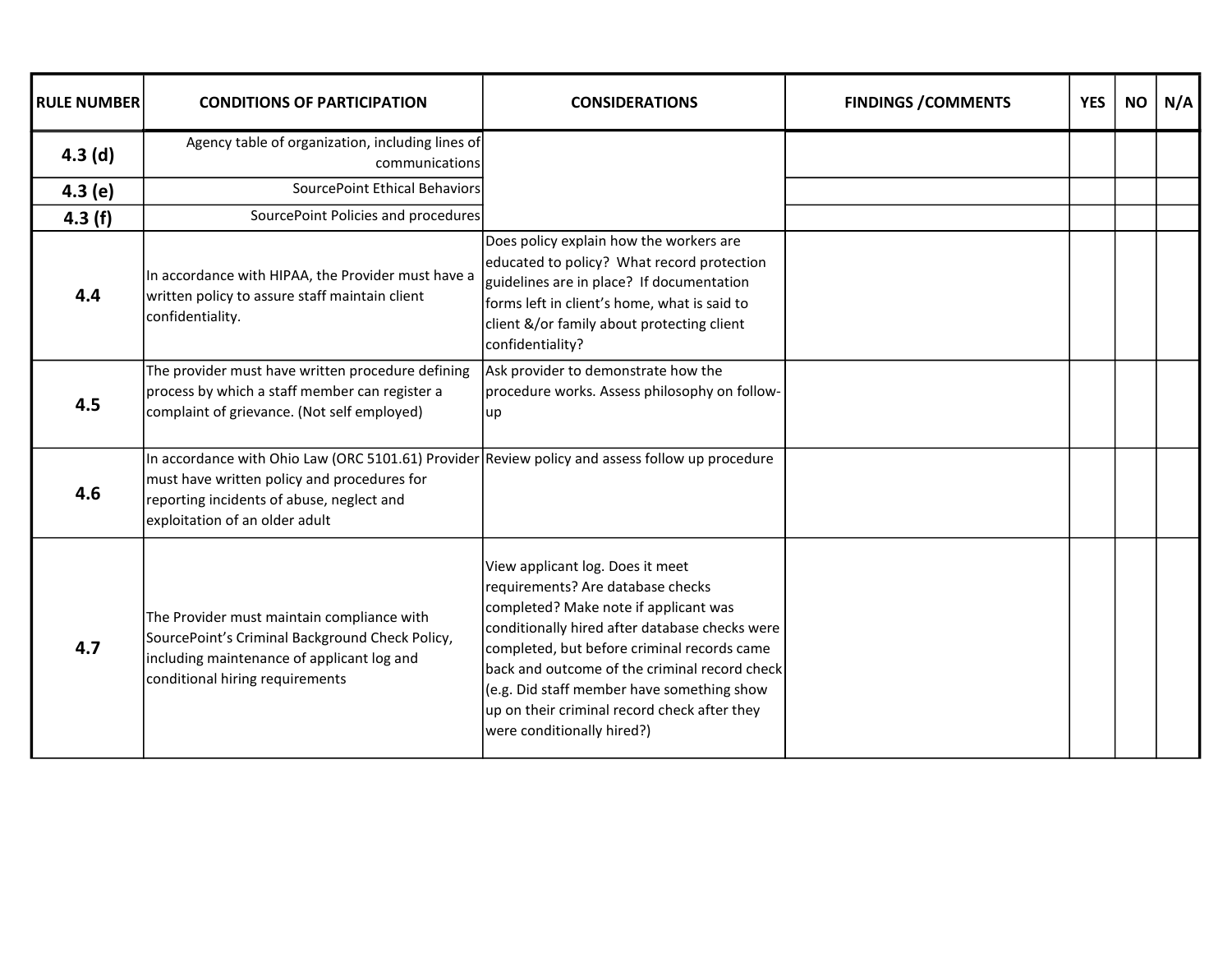| <b>RULE NUMBER</b> | <b>CONDITIONS OF PARTICIPATION</b>                                                                                                                                                                                                                                                                                                                                                                                                                                                                                                         | <b>CONSIDERATIONS</b>                                                                                                                                                                                                                                                                                                                                                                    | <b>FINDINGS / COMMENTS</b> | <b>YES</b> | <b>NO</b> | N/A |
|--------------------|--------------------------------------------------------------------------------------------------------------------------------------------------------------------------------------------------------------------------------------------------------------------------------------------------------------------------------------------------------------------------------------------------------------------------------------------------------------------------------------------------------------------------------------------|------------------------------------------------------------------------------------------------------------------------------------------------------------------------------------------------------------------------------------------------------------------------------------------------------------------------------------------------------------------------------------------|----------------------------|------------|-----------|-----|
| 4.8                | The Provider must maintain a personnel file on every Review for completeness.<br>staff member (including volunteers and contract<br>workers when applicable), who provide direct<br>SourcePoint contracted service or supervise those<br>who provide such direct service. These personnel<br>files will be reviewed during the pre-certification site<br>visit prior to providing SourcePoint contracted<br>services and are subject to review at any time during<br>the term of the Letter of Understanding. Each file<br>should include: |                                                                                                                                                                                                                                                                                                                                                                                          |                            |            |           |     |
| 4.8.1              | A resume or application for employment includes a Review applications and resumes of all                                                                                                                                                                                                                                                                                                                                                                                                                                                   | work history employees or potential employees.                                                                                                                                                                                                                                                                                                                                           |                            |            |           |     |
| 4.8.2              | Documentation of employee applicant's signed Does the provider do reference checking?<br>consent for verification of previous employment, How? Self employed must have                                                                                                                                                                                                                                                                                                                                                                     | experience & training documentation supporting qualifications.                                                                                                                                                                                                                                                                                                                           |                            |            |           |     |
| 4.8.3              | Documentation of provider attempts to confirm Does provider contact schools, testing centers,<br>employee previous employment, training and etc. & document? Self employed must have                                                                                                                                                                                                                                                                                                                                                       | experience. documentation supporting qualifications.                                                                                                                                                                                                                                                                                                                                     |                            |            |           |     |
| 4.8.4              | Written verification of BMV license, if applicable. Check specs. Does provider make photo copy?                                                                                                                                                                                                                                                                                                                                                                                                                                            | Does the provider check OBMV to verify<br>currency of license (transportation providers<br>most crucial). Does the provider utilize a<br>licensure verification form that documents<br>name on license, license type, number &<br>expiration date or does the provider copy the<br>license? What procedures does the provider<br>utilize for verification of professional<br>llicensure? |                            |            |           |     |
| 4.8.5              | A copy of the performance appraisals, completed Check for compliance with provider policy &<br>within the last 3 years, signed by the staff member procedure. How does self employed evaluate?                                                                                                                                                                                                                                                                                                                                             |                                                                                                                                                                                                                                                                                                                                                                                          |                            |            |           |     |
| 4.8.6              | Summary of observation home visit (as applicable review most recent observation home visit<br>for direct service staff only)                                                                                                                                                                                                                                                                                                                                                                                                               |                                                                                                                                                                                                                                                                                                                                                                                          |                            |            |           |     |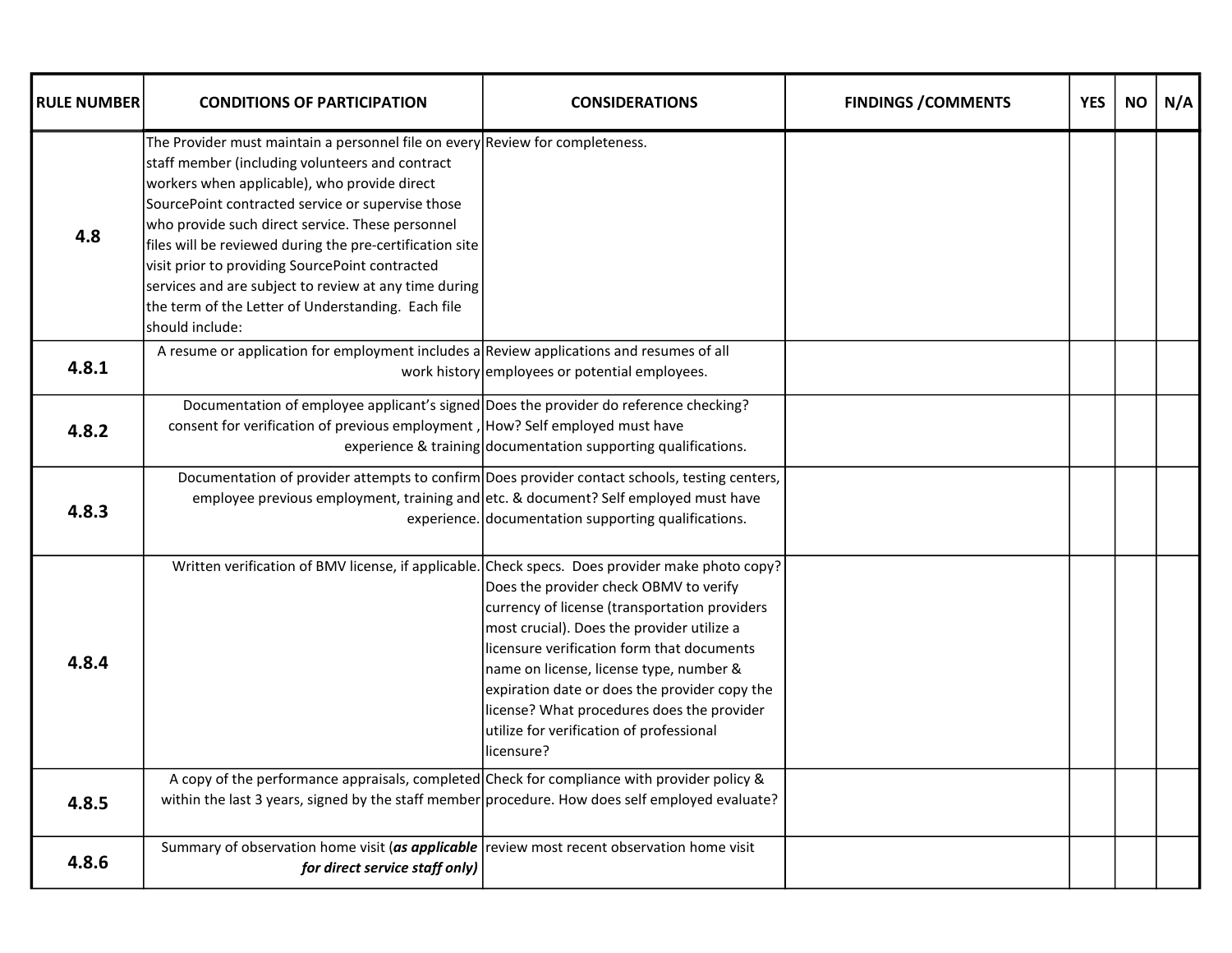| <b>RULE NUMBER</b> | <b>CONDITIONS OF PARTICIPATION</b>                                                                                                                                                                                                                                                                                                                                                                                                                                                                                                                                                                                                                                                                                    | <b>CONSIDERATIONS</b>                                                                      | <b>FINDINGS / COMMENTS</b> | <b>YES</b> | <b>NO</b> | N/A |
|--------------------|-----------------------------------------------------------------------------------------------------------------------------------------------------------------------------------------------------------------------------------------------------------------------------------------------------------------------------------------------------------------------------------------------------------------------------------------------------------------------------------------------------------------------------------------------------------------------------------------------------------------------------------------------------------------------------------------------------------------------|--------------------------------------------------------------------------------------------|----------------------------|------------|-----------|-----|
| 4.8.7              | Date of 6 database checks and results of each                                                                                                                                                                                                                                                                                                                                                                                                                                                                                                                                                                                                                                                                         | lView results                                                                              |                            |            |           |     |
| 4.8.7(a)           | 4.8.7 (a) Providers utilizing the Automated Registry<br>Check System (ARCS) may use this system to conduct<br>database checks. Results must be maintained in<br>employee's personnel record.                                                                                                                                                                                                                                                                                                                                                                                                                                                                                                                          | View any results                                                                           |                            |            |           |     |
| 4.8.8              | Bureau of Criminal Identification and Investigations Check for implementation (must see report<br>form to be conducted using Reason Code 173.38 or for new and existing providers). When<br>173.27, 3701.38, 3701.881, 5123.081, 5123.169, assessing provider & again when furnishing<br>173.381 also approved by the Ohio Department of orientation, assure that provider<br>Aging on all employees prior to providing care to a administration, supervisory & intake staff<br>SourcePoint client's protected information compliance & methodology to be used.<br>(including volunteers and contract workers who<br>provide direct service or supervision of direct service<br>staff) and every 5 years, thereafter. | SourcePoint client and/or having access to a understand this COP. Check intent for ongoing |                            |            |           |     |
| 4.8.8(a)           | If the individual has not lived in the State of Ohio for view FBI check if applicable<br>at least 5 years prior to providing SourcePoint<br>contracted services, there must be an FBI<br>background check.                                                                                                                                                                                                                                                                                                                                                                                                                                                                                                            |                                                                                            |                            |            |           |     |
| 4.8.8(b)<br>4.8.9  | 4.8.8 (b) Providers enrolled in the Retained View any results<br>Applicant Fingerprint Database (Rap Back) service<br>may use this service in place of completing BCII<br>checks every 5 years. Any updated information<br>obtained through Rap Back must be maintained in<br>employee's personal record. A SourcePoint<br>representative may review this information upon<br>making the initial and annual site evaluations, as<br>outlined in COP #4.8<br>Date of Hire                                                                                                                                                                                                                                              | View results                                                                               |                            |            |           |     |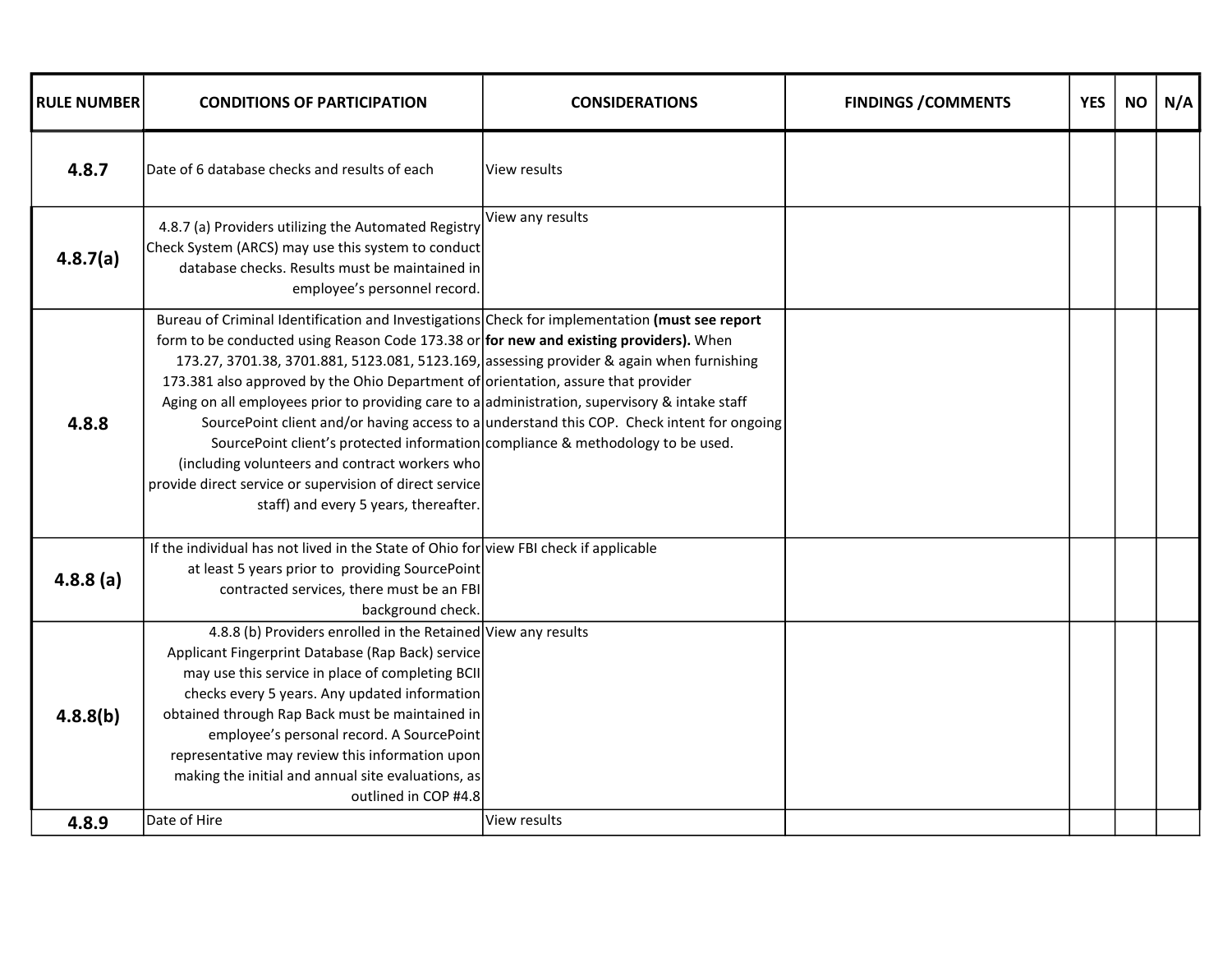| <b>RULE NUMBER</b> | <b>CONDITIONS OF PARTICIPATION</b>                                                                                                                                                                                                      | <b>CONSIDERATIONS</b>                                                                                                                                              | <b>FINDINGS / COMMENTS</b> | <b>YES</b> | <b>NO</b> | N/A |
|--------------------|-----------------------------------------------------------------------------------------------------------------------------------------------------------------------------------------------------------------------------------------|--------------------------------------------------------------------------------------------------------------------------------------------------------------------|----------------------------|------------|-----------|-----|
| 4.8.10             | If applicable: Ohio Certificate of Qualification for<br>Employment or the written approval from<br>SourcePoint allowing the employee to work with<br>SourcePoint clients.                                                               | View any results                                                                                                                                                   |                            |            |           |     |
| 4.8.11             | Provider must have a written policy and<br>corresponding procedures for reporting incidents to<br>the appropriate Delaware county authority for<br>suspected animal abuse and/or neglect.                                               | Review policy                                                                                                                                                      |                            |            |           |     |
| 5                  | Service Delivery: Provider must deliver services in compliance with service specifications and in accordance with the plan                                                                                                              | designed and authorized by the SourcePoint.                                                                                                                        |                            |            |           |     |
| 5.1                | The provider must acknowledge acceptance of client Review upon audit of client records for existing<br>referral for consideration of service within 2 working providers. Review this condition with new<br>days of SourcePoint request. | applicants upon site visit, orientation or via<br>Provider Policies.                                                                                               |                            |            |           |     |
| 5.1.1              | Providers are not to contact SourcePoint client prior review client contacts for dates following d/c<br>to award of service, or after end-date, as from provider<br>documented in SourcePoint case management<br>system                 |                                                                                                                                                                    |                            |            |           |     |
| 5.1.2              | Providers continuing to serve<br>clients through other funding sources are exempt<br>from this requirement                                                                                                                              |                                                                                                                                                                    |                            |            |           |     |
| 5.2                | The Provider must initiate services based on verbal<br>or electronic service orders from SourcePoint. All<br>verbal requests will be confirmed in writing by the<br>Care Consultants.                                                   | Review authorization documentation                                                                                                                                 |                            |            |           |     |
| 5.3                | The provider must start service within 5-working<br>days of the providers' acceptance of the referral<br>unless otherwise agreed by the care consultant                                                                                 | Review upon audit of client records for existing<br>providers. Review this condition with<br>applicants upon site visit, orientation or via<br>IProvider Policies. |                            |            |           |     |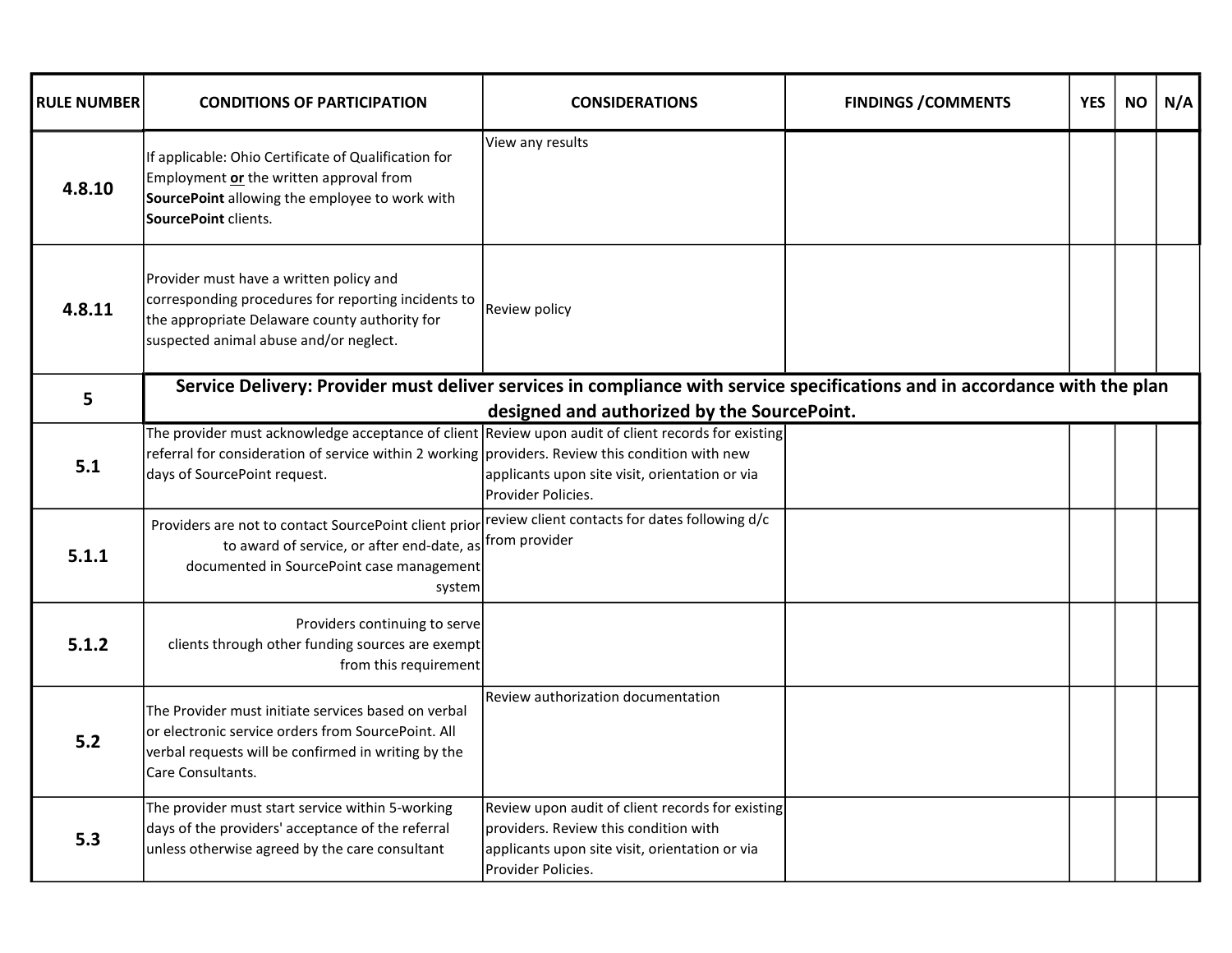| <b>RULE NUMBER</b> | <b>CONDITIONS OF PARTICIPATION</b>                                                                                                                                                                                                      | <b>CONSIDERATIONS</b>                                                                                                                                                     | <b>FINDINGS / COMMENTS</b> | <b>YES</b> | <b>NO</b> | N/A |
|--------------------|-----------------------------------------------------------------------------------------------------------------------------------------------------------------------------------------------------------------------------------------|---------------------------------------------------------------------------------------------------------------------------------------------------------------------------|----------------------------|------------|-----------|-----|
| 5.4                | The provider must inform the care consultant,<br>through the SourcePoint case management system<br>or telephone, of the actual start of service date and<br>client's ongoing schedule within 2-business days of<br>the start of service | Review documentation communication<br>occurred for existing providers. Review this<br>condition with applicants upon site visit,<br>orientation or via Provider Policies. |                            |            |           |     |
| 5.5                | The provider must not increase or decrease units of<br>client service or change a schedule without prior<br>approval of the SourcePoint Care Consultant.                                                                                | Review upon audit of client records for existing<br>providers. Review this condition with<br>applicants upon site visit, orientation or via<br>Provider Policies.         |                            |            |           |     |
| 5.6                | The Provider must also notify SourcePoint within 1<br>business day of being made aware of any of the<br>following:                                                                                                                      | Review upon audit of client records for existing<br>providers. Review this condition with<br>applicants upon site visit, orientation or via<br>Provider Policies.         |                            |            |           |     |
| 5.6.1              | Changes in client status (physical, mental or<br>emotional health or status, or death)                                                                                                                                                  |                                                                                                                                                                           |                            |            |           |     |
| 5.6.2              | Changes in client location (new address, telephone<br>number, mailing address or e-mail address)                                                                                                                                        |                                                                                                                                                                           |                            |            |           |     |
| 5.6.3              | Client admission to an institution Nursing home,<br>hospital rehabilitation center, etc.)                                                                                                                                               |                                                                                                                                                                           |                            |            |           |     |
| 5.6.4              | Suspected or observed safety concerns or bug<br>infestations                                                                                                                                                                            |                                                                                                                                                                           |                            |            |           |     |
| 5.6.5              | The Client's repeated refusal of services or<br>supervisory visits (see Disenrollment Policy)                                                                                                                                           |                                                                                                                                                                           |                            |            |           |     |
| 5.7                | The Provider must make all reasonable efforts to<br>deliver services as authorized.                                                                                                                                                     |                                                                                                                                                                           |                            |            |           |     |
| 5.7.1              | In the event of a staff member absence, the provider<br>must furnish a substitute to deliver the services as<br>authorized by the SourcePoint Care Consultant.                                                                          |                                                                                                                                                                           |                            |            |           |     |
| 5.7.2              | In the event services cannot be delivered as<br>authorized, notify the Care Consultant of the<br>following information:                                                                                                                 |                                                                                                                                                                           |                            |            |           |     |
| 5.7.2(a)           | Client name                                                                                                                                                                                                                             |                                                                                                                                                                           |                            |            |           |     |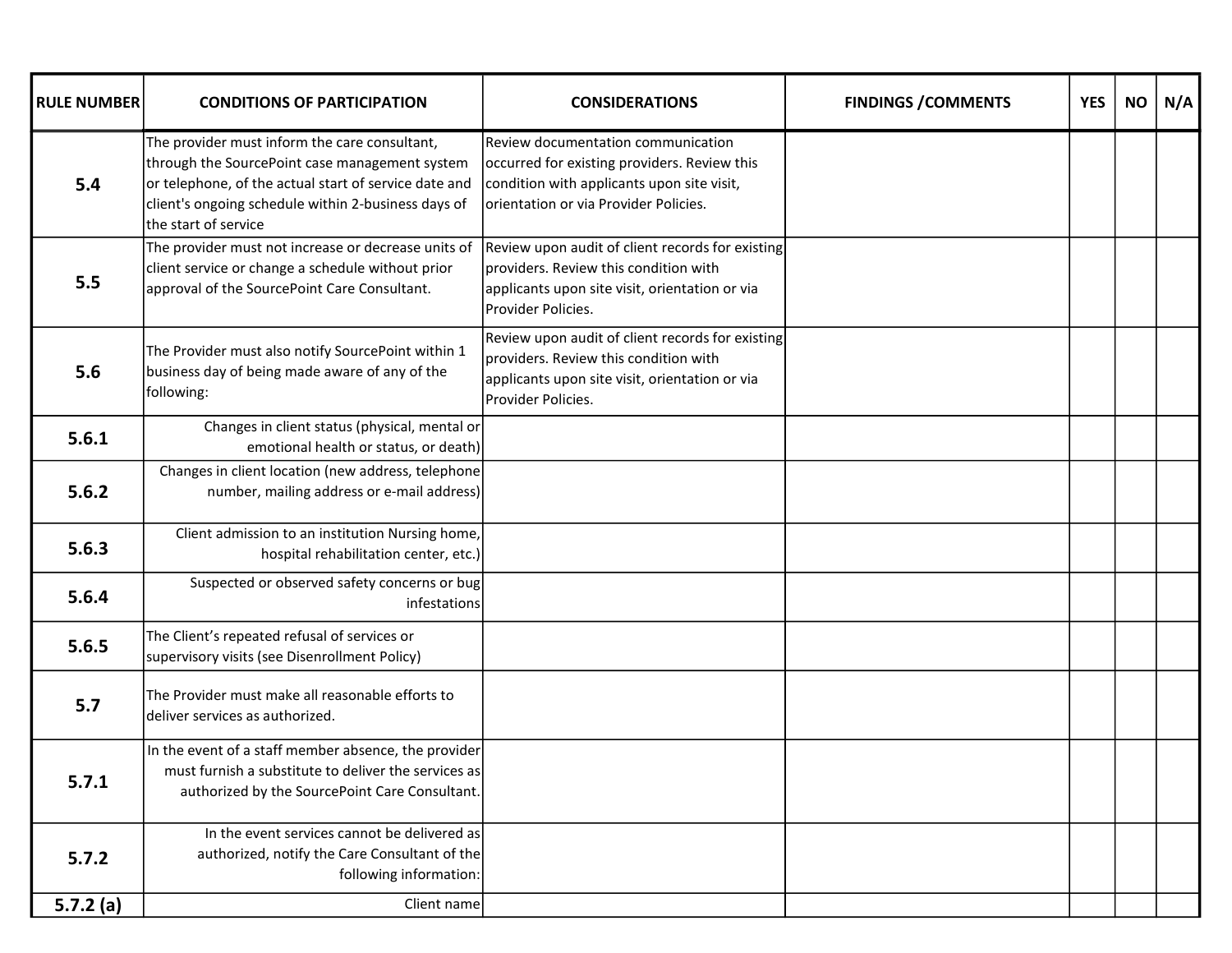| <b>RULE NUMBER</b> | <b>CONDITIONS OF PARTICIPATION</b>                                                                                                                                                                                                                                                                                                                                                                                  | <b>CONSIDERATIONS</b>                        | <b>FINDINGS / COMMENTS</b> | <b>YES</b> | <b>NO</b> | N/A |
|--------------------|---------------------------------------------------------------------------------------------------------------------------------------------------------------------------------------------------------------------------------------------------------------------------------------------------------------------------------------------------------------------------------------------------------------------|----------------------------------------------|----------------------------|------------|-----------|-----|
| 5.7.2(b)           | Reason service cannot be delivered                                                                                                                                                                                                                                                                                                                                                                                  |                                              |                            |            |           |     |
| 5.7.2 $(c)$        | If subsequent service orders will be affected.                                                                                                                                                                                                                                                                                                                                                                      |                                              |                            |            |           |     |
| 5.7.3              | In the event Provider has challenges servicing a<br>client, the Provider shall notify the Care Consultant<br>and must participate in SourcePoint's Provider<br>problem resolution process to promote continuing<br>service delivery.                                                                                                                                                                                |                                              |                            |            |           |     |
| 5.7.4              | 5.7.4 The Provider shall notify SourcePoint of<br>planned termination 30 days prior to terminating<br>services for a client.                                                                                                                                                                                                                                                                                        |                                              |                            |            |           |     |
| 5.7.4(a)           | 5.7.4 (a) Exceptions include:i.the<br>individual has been hospitalized, placed in<br>a long-term care facility, or is deceased;<br>ii.the health or safety of the individual or<br>Provider is at serious, imminent risk<br>(SourcePoint must be informed of this<br>situation as soon as it is identified by the<br>Provider); or iii.the individual chooses to<br>no longer receive services from the<br>Provider |                                              |                            |            |           |     |
| 5.8                | The Provider must have a policy which addresses<br>safety concerns and/or bug infestations. The policy<br>must contain the following:                                                                                                                                                                                                                                                                               | Review policy and any subsequent procedures. |                            |            |           |     |
| 5.8.1              | Training for staff and new employees related to bug review in orientation policies. Review type of                                                                                                                                                                                                                                                                                                                  | infestations training provided               |                            |            |           |     |
| 5.8.2              | Notification of Care Consultant or Client Services<br>Supervisor immediately to report observed or<br>suspected bug infestations or other safety concerns                                                                                                                                                                                                                                                           |                                              |                            |            |           |     |
| 5.8.3              | Conditions for suspending services and criteria for<br>resuming services after a bug infestation or safety<br>concerns have been identified.                                                                                                                                                                                                                                                                        |                                              |                            |            |           |     |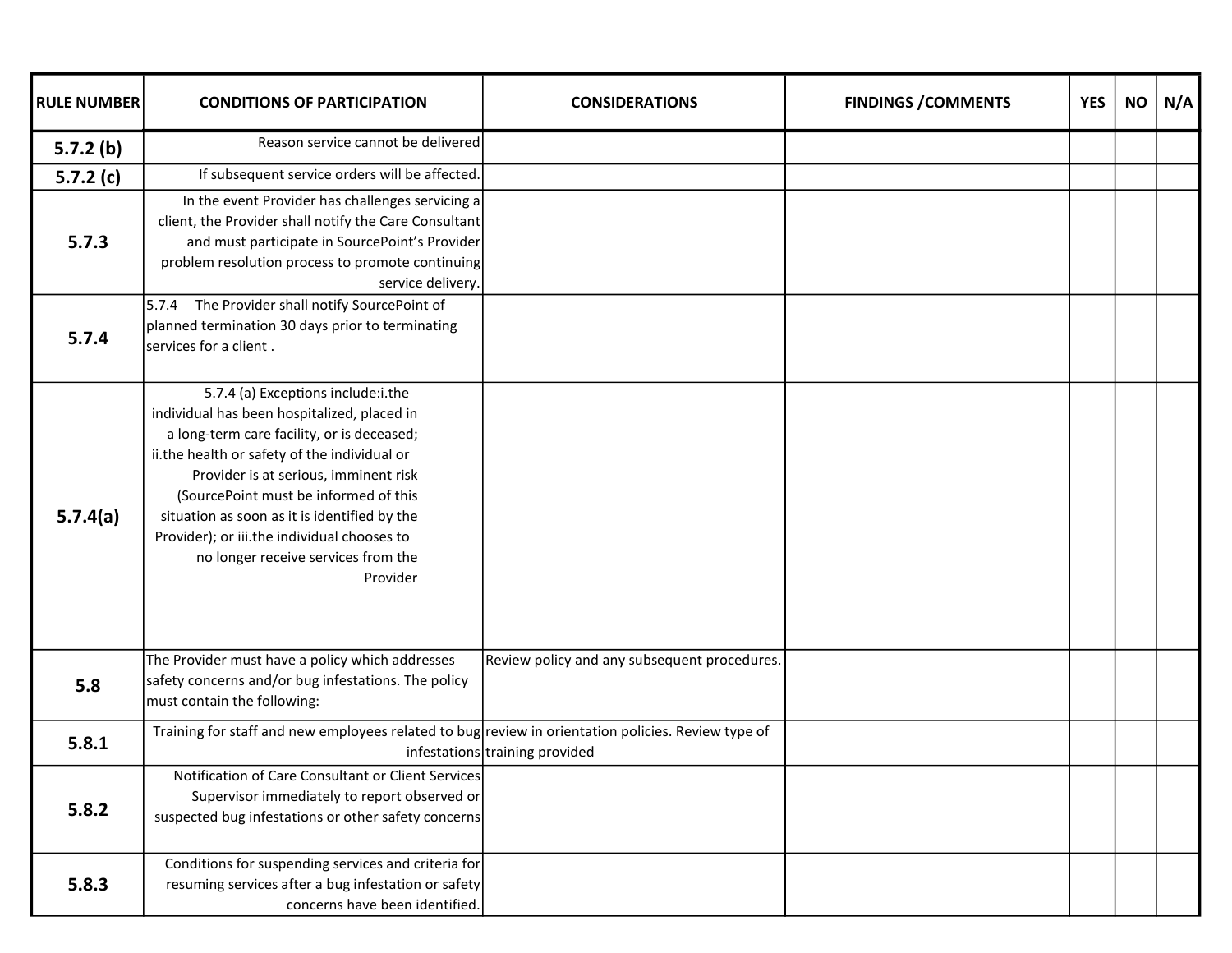| <b>RULE NUMBER</b> | <b>CONDITIONS OF PARTICIPATION</b>                                                                                                                                                                                                                                                                                                                                                                                                                                                     | <b>CONSIDERATIONS</b>                                                                                                                                               | <b>FINDINGS / COMMENTS</b> | <b>YES</b> | <b>NO</b> | N/A |  |  |
|--------------------|----------------------------------------------------------------------------------------------------------------------------------------------------------------------------------------------------------------------------------------------------------------------------------------------------------------------------------------------------------------------------------------------------------------------------------------------------------------------------------------|---------------------------------------------------------------------------------------------------------------------------------------------------------------------|----------------------------|------------|-----------|-----|--|--|
| 5.8.4              | Documentation or precautions providers are taking<br>to reduce and/or minimize the spread of bugs to<br>other clients' homes                                                                                                                                                                                                                                                                                                                                                           |                                                                                                                                                                     |                            |            |           |     |  |  |
| 6                  | Compliance: The Provider must comply with all SourcePoint contractual requirements, Provider policies and procedures, these<br>Conditions of Participation, and relevant service specification(s) and monitoring and reporting requirements established by<br>SourcePoint and permit representatives of SourcePoint full access to the Provider's facility(ies) and documentation during any<br>on site review at Provider's facility(ies) to ensure compliance.                       |                                                                                                                                                                     |                            |            |           |     |  |  |
| 6.1                | The provider must furnish documentation<br>demonstrating that all requirements outlined in the<br>applicable service specifications have been met<br>when delivered either directly or by subcontractor.                                                                                                                                                                                                                                                                               | Review of service specifications applicable to<br>provider and verify compliance.                                                                                   |                            |            |           |     |  |  |
| 6.2                | The provider must allow representatives of the<br>SourcePoint access to the provider facility and full<br>access to policies, procedures, records and other<br>documents related to provision of service to<br>contracted clients, on an annual basis and whenever<br>SourcePoint, in its sole discretion, deems such<br>appropriate.                                                                                                                                                  | Secured during initial site evaluation and on-<br>site audit.                                                                                                       |                            |            |           |     |  |  |
| 6.3                | The Provider acknowledges and agrees that<br>SourcePoint may take any action, including but not<br>limited to, the termination of the Letter of<br>Understanding or any other agreement, the<br>imposition of sanctions or the suspension of<br>referrals, if it is determined by SourcePoint or their<br>representatives, in their sole discretion, that the<br>Provider is not in compliance with any of these<br>Conditions of Participation or relevant Service<br>Specifications. | Remind provider during initial Pre Cert Review                                                                                                                      |                            |            |           |     |  |  |
| 6.4                | The provider must not bill any SourcePoint client for<br>services delivered OR solicit client for a donation.                                                                                                                                                                                                                                                                                                                                                                          | Review upon audit of client records for existing<br>Iproviders. Review this condition with<br>applicants upon site visit, orientation or via<br>lProvider Policies. |                            |            |           |     |  |  |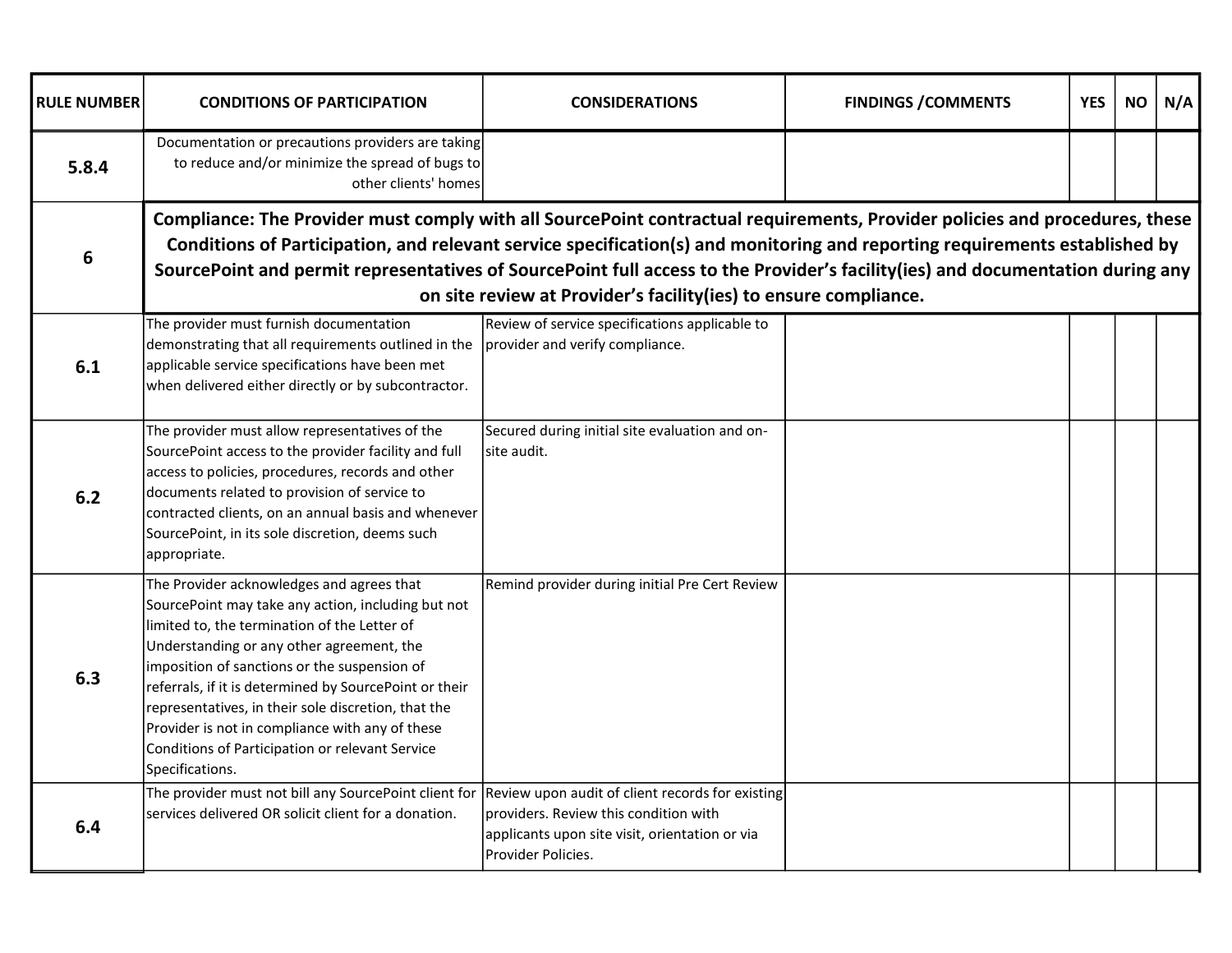| <b>RULE NUMBER</b>      | <b>CONDITIONS OF PARTICIPATION</b>                                                                                                                                                                                                                                                                                                                                                                                                                                                                                                                                                                                                                                                                                                                                                                                                                                                                                                                                                                               | <b>CONSIDERATIONS</b>                                                                                                                                             | <b>FINDINGS / COMMENTS</b> | <b>YES</b> | <b>NO</b> | N/A |
|-------------------------|------------------------------------------------------------------------------------------------------------------------------------------------------------------------------------------------------------------------------------------------------------------------------------------------------------------------------------------------------------------------------------------------------------------------------------------------------------------------------------------------------------------------------------------------------------------------------------------------------------------------------------------------------------------------------------------------------------------------------------------------------------------------------------------------------------------------------------------------------------------------------------------------------------------------------------------------------------------------------------------------------------------|-------------------------------------------------------------------------------------------------------------------------------------------------------------------|----------------------------|------------|-----------|-----|
| 6.5                     | The Provider shall communicate contract concerns<br>and/or grievances to the SourcePoint Provider<br>Relations Specialist.                                                                                                                                                                                                                                                                                                                                                                                                                                                                                                                                                                                                                                                                                                                                                                                                                                                                                       | Review documentation if applicable                                                                                                                                |                            |            |           |     |
| $\overline{\mathbf{z}}$ | otherwise agreed by SourcePoint. Payments are made by the SourcePoint through electronic funds transfers, unless otherwise<br>approved by the SourcePoint. The Provider's final electronic unit entry for monthly payment is due no later than the 8th of the<br>month following service provision. If approved to submit paper bills, they are to be received by SourcePoint no later than the                                                                                                                                                                                                                                                                                                                                                                                                                                                                                                                                                                                                                  | Billing: The Provider must submit billing to the SourcePoint through the SourcePoint case management system, unless<br>6th of the month.                          |                            |            |           |     |
| 7.1                     | Provider must agree to allow the SourcePoint to<br>make electronic funds transfers as the method of<br>payment for SourcePoint contracted services. Bank<br>account information, including the routing and<br>account numbers, is to be submitted with<br>application                                                                                                                                                                                                                                                                                                                                                                                                                                                                                                                                                                                                                                                                                                                                            | Verified with application materials                                                                                                                               |                            |            |           |     |
| $7.2$                   | The Provider must bill for only those units<br>authorized and delivered which have dated<br>documentation (signed by the client or approved<br>representative immediately at end of service<br>provision) for each unit of service delivered. Billing<br>units should be entered in the SourcePoint case<br>management system only after service has been<br>provided. Payment is made on a monthly basis and<br>will not be made for units delivered in excess of<br>units authorized unless the SourcePoint Care<br>Consultant has approved the provision of additional<br>units. If the number of units billed is less than the<br>monthly authorized units, no accumulation of<br>undelivered units carried forward to the<br>forthcoming month's authorized amount is<br>permitted. SourcePoint is not liable to pay costs<br>arising from changes, modifications or extra work<br>orders without prior authorization by the<br>SourcePoint Care Consultant, except for<br>documented emergency situations. | Review upon audit of client records for existing<br>providers. Review this condition with<br>applicants upon site visit, orientation or via<br>Provider Policies. |                            |            |           |     |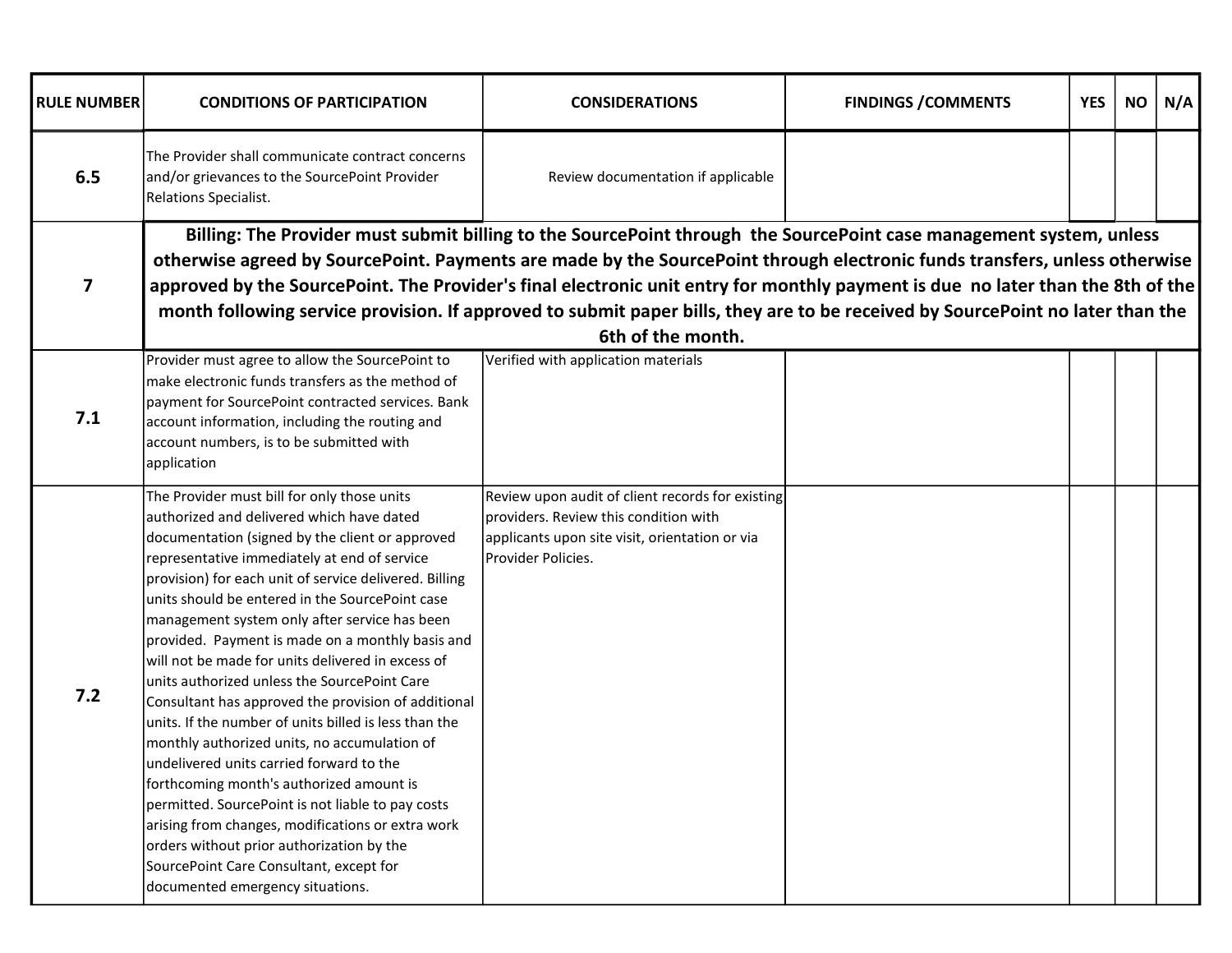| <b>RULE NUMBER</b> | <b>CONDITIONS OF PARTICIPATION</b>                                                                                                                                                                                                                                                                                                                                                                                                                                                                               | <b>CONSIDERATIONS</b>                                                                                                                                                                                             | <b>FINDINGS / COMMENTS</b> | <b>YES</b> | <b>NO</b> | N/A |
|--------------------|------------------------------------------------------------------------------------------------------------------------------------------------------------------------------------------------------------------------------------------------------------------------------------------------------------------------------------------------------------------------------------------------------------------------------------------------------------------------------------------------------------------|-------------------------------------------------------------------------------------------------------------------------------------------------------------------------------------------------------------------|----------------------------|------------|-----------|-----|
| 7.2.1              | Provider may utilize an electronic service delivery If using electronic verification, do they have a<br>system if the provider has completed the electronic SourcePoint waiver?<br>service delivery waiver and has been approved by<br>SourcePoint                                                                                                                                                                                                                                                               |                                                                                                                                                                                                                   |                            |            |           |     |
| 7.3                | The provider must bill for actual approved units of<br>service delivered rounded up to nearest 1/4 unit.<br>Direct Service Worker's time spent for travel, breaks applicants upon site visit, orientation or via<br>or administrative activities shall not be billed to<br>SourcePoint.                                                                                                                                                                                                                          | Review upon audit of client records for existing<br>providers. Review this condition with<br>Provider Policies. Providers may round up to<br>reach nearest 1/4 unit                                               |                            |            |           |     |
| 7.4                | The provider must not bill extra for services<br>provided on holidays; this cost should be calculated<br>into the unit cost.                                                                                                                                                                                                                                                                                                                                                                                     | Review upon audit of client records for existing<br>providers. Review this condition with<br>applicants upon site visit, orientation or via                                                                       |                            |            |           |     |
| 7.4.1              | Provider may follow own policy regarding<br>service on Federal holidays. SourcePoint<br>reimburses holidays at the contracted rate.                                                                                                                                                                                                                                                                                                                                                                              |                                                                                                                                                                                                                   |                            |            |           |     |
| 7.5                | The Provider may bill for actual time direct service<br>workers spend in client care conferences as<br>authorized or requested by the Care Consultant.<br>Instead of obtaining the client's signature on the<br>receipt of service form, the Provider's direct care<br>worker(s) shall obtain the Care Consultant's verbal<br>approval prior to meeting and the Client services<br>supervisor's signature at the time of the conference.<br>The signed authorization may be submitted at the<br>time of billing. | Review for Care Consultant/Care Consultant's<br>supervisor signature on service form when<br>completing audit. Review this condition with<br>applicants upon site visit, orientation or via<br>Provider Policies. |                            |            |           |     |
| 7.6                | The SourcePoint shall have the right to refuse<br>payment to the provider when requests for payment condition upon site visit, orientation, audit or<br>are received past the 8th of the month after which $\frac{1}{1}$ via Provider Policies.<br>the services were provided                                                                                                                                                                                                                                    | Remind all providers, old and new, of this                                                                                                                                                                        |                            |            |           |     |
| 7.6.1              | To ensure payment, providers shall promptly discuss Remind all providers that communication with<br>extenuating circumstance prior to the 8th of the provider relations specialist is important when<br>month which may cause a delay in billing submission there is a possibility of late billing<br>with SourcePoint's provider relations specialist                                                                                                                                                           |                                                                                                                                                                                                                   |                            |            |           |     |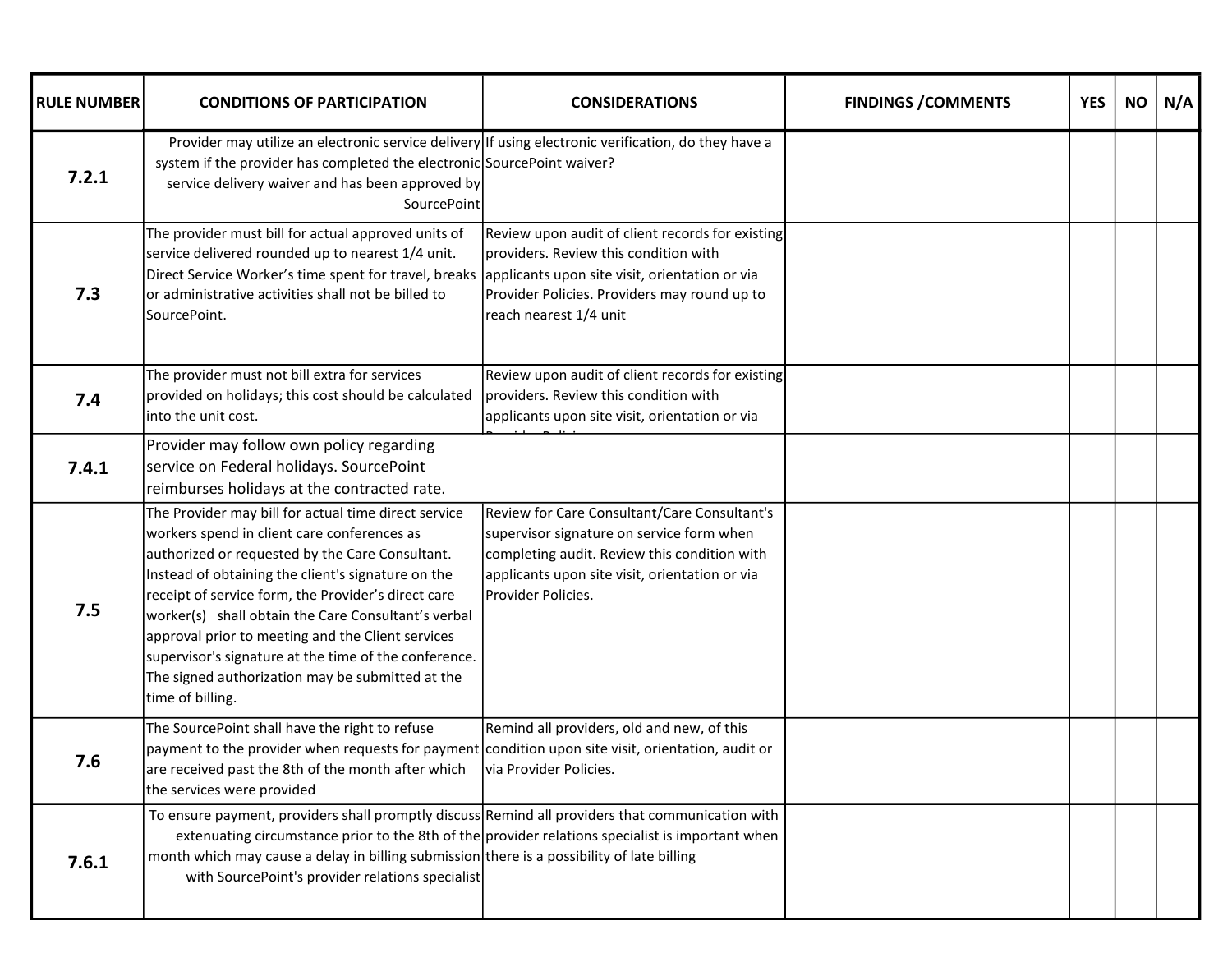| <b>RULE NUMBER</b> | <b>CONDITIONS OF PARTICIPATION</b>                                                                                                                                                                                                                                                                                                                                                                                                                                                                                                                                                                    | <b>CONSIDERATIONS</b>                                                                                                                                                                               | <b>FINDINGS / COMMENTS</b> | <b>YES</b> | <b>NO</b> | N/A |
|--------------------|-------------------------------------------------------------------------------------------------------------------------------------------------------------------------------------------------------------------------------------------------------------------------------------------------------------------------------------------------------------------------------------------------------------------------------------------------------------------------------------------------------------------------------------------------------------------------------------------------------|-----------------------------------------------------------------------------------------------------------------------------------------------------------------------------------------------------|----------------------------|------------|-----------|-----|
| 7.6.2              | Provider must request approval from SourcePoint's Remind providers of client copay<br>quality improvement coordinator for any billing past considerations and stress importance of on<br>the 8th of the month after service delivery. Approval time billing. Repeated attempts at late billing<br>will be considered on a case by case basis and is at without cause or proper communication will<br>the discretion of SourcePoint lead to non-payment                                                                                                                                                |                                                                                                                                                                                                     |                            |            |           |     |
| 7.7                | The provider must identify and bill all other sources<br>of payment including third party payers such as<br>Medicare, PASSPORT and private insurances and<br>discuss these with SourcePoint Care Consultants,<br>billing SourcePoint as the under of last resort.                                                                                                                                                                                                                                                                                                                                     | Review for Care Consultant's Supervisor's<br>signature on service form when completing<br>audit. Review this condition with applicants<br>upon site visit, orientation or via Provider<br>Policies. |                            |            |           |     |
| 7.8                | The provider must only bill one payment source for<br>a provided unit of service.                                                                                                                                                                                                                                                                                                                                                                                                                                                                                                                     | Review this condition with applicants upon<br>site visit, orientation or via Provider Policies.                                                                                                     |                            |            |           |     |
| 7.9                | A contracted client or Care Consultant may cancel a<br>service unit without incurring a charge by contacting visit, orientation or via Provider Policies.<br>the Provider before 9:00 a.m. one (1) working day<br>prior to the scheduled day of service delivery. If the<br>Provider is notified a service unit is to be canceled<br>after 9:00 a.m. one (1) working day prior to the<br>scheduled day of service delivery, the Provider may<br>bill SourcePoint for a maximum of one-half (1/2) unit<br>of service regardless of the number of units ordered,<br>including Adult Day Care Providers. | Review this condition with applicants upon site                                                                                                                                                     |                            |            |           |     |
| 7.9.1              | The provider must document in the client record review documentation, if applicable<br>who notified the provider of the cancellation, the<br>time the provider was notified and the reason for<br>the cancellation.                                                                                                                                                                                                                                                                                                                                                                                   |                                                                                                                                                                                                     |                            |            |           |     |
| 7.9.2              | All providers must notify the Care Consultant after review documentation of CC notification, if<br>each unexplained absence or inability to provide applicable<br>service.                                                                                                                                                                                                                                                                                                                                                                                                                            |                                                                                                                                                                                                     |                            |            |           |     |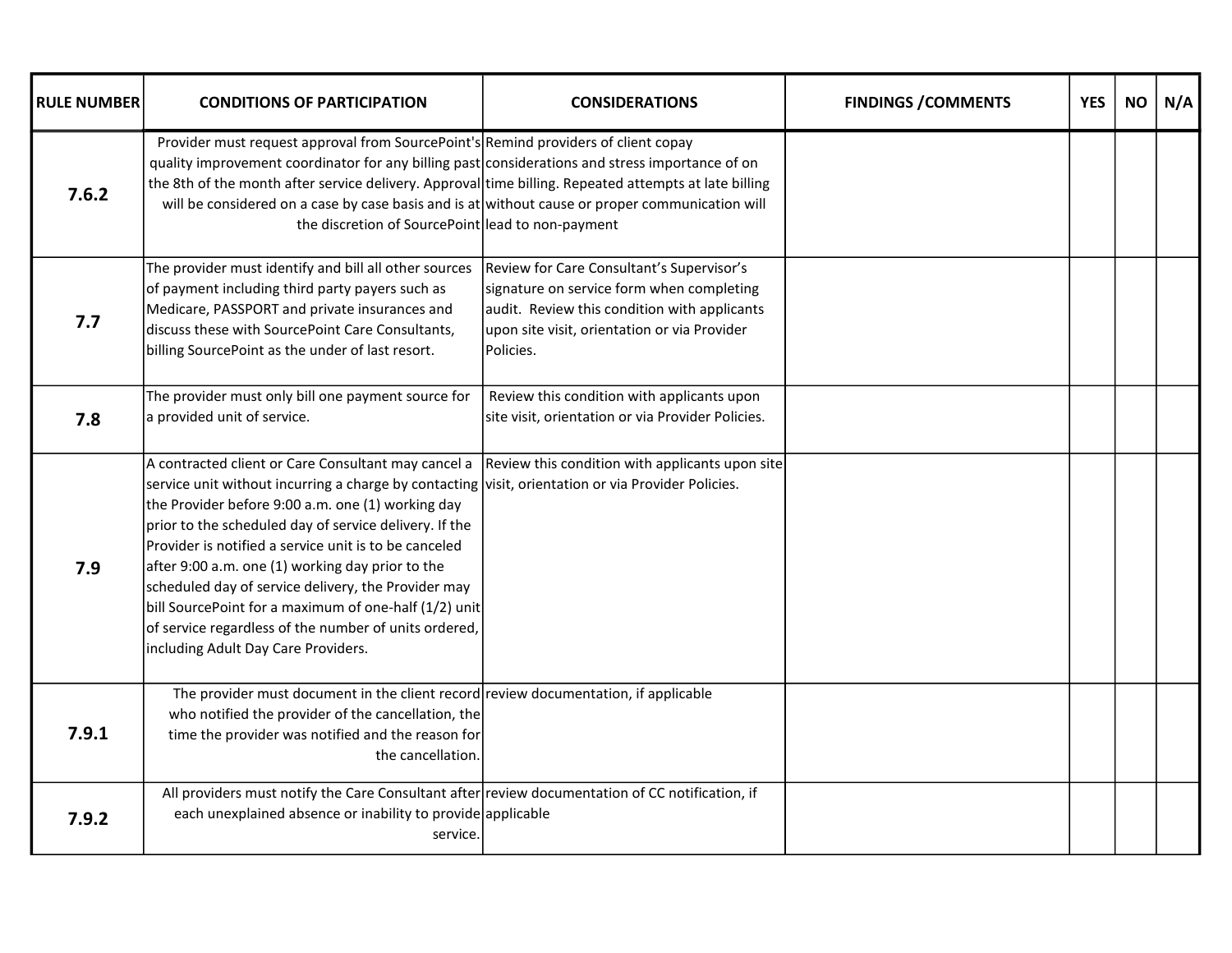| <b>RULE NUMBER</b> | <b>CONDITIONS OF PARTICIPATION</b>                                                                                                                                                                                                                                                                                                                                                                                                                                                                  | <b>CONSIDERATIONS</b>                                                                           | <b>FINDINGS / COMMENTS</b> | <b>YES</b> | <b>NO</b> | N/A |
|--------------------|-----------------------------------------------------------------------------------------------------------------------------------------------------------------------------------------------------------------------------------------------------------------------------------------------------------------------------------------------------------------------------------------------------------------------------------------------------------------------------------------------------|-------------------------------------------------------------------------------------------------|----------------------------|------------|-----------|-----|
| 7.1                | If during the scheduled service visit the providers<br>direct service worker finds the client not at home or<br>the client will not accept service, the provider may<br>bill for a maximum of one-half unit of service (except<br>an Adult Day Care Transportation provider may bill<br>for one unit of transportation if the Transportation<br>provider attenpted to pick up the client). The<br>provider shall document in the client's record what<br>attempts were made to provide the service. | Review this condition with applicants upon<br>site visit, orientation or via Provider Policies. |                            |            |           |     |
| 7.10.1             | All providers must notify the Care Consultant when Review documentation of CC notification, if<br>such an event occurs. applicable                                                                                                                                                                                                                                                                                                                                                                  |                                                                                                 |                            |            |           |     |
| 8                  | The Provider must have adequate computer hardware and software to be able to access the SourcePoint case                                                                                                                                                                                                                                                                                                                                                                                            | management system. Waiver of requirement must be sought & approved by the SourcePoint           |                            |            |           |     |
| 8.1                | The Provider must have computer equipment that<br>meets or exceeds the following requirements:                                                                                                                                                                                                                                                                                                                                                                                                      |                                                                                                 |                            |            |           |     |
| 8.1.1              | Currently supported operating systems include<br>Windows, IOS and Android based systems                                                                                                                                                                                                                                                                                                                                                                                                             |                                                                                                 |                            |            |           |     |
| 8.1.2              | Broadband (T1, Cable, DSL) Internet connectivity                                                                                                                                                                                                                                                                                                                                                                                                                                                    |                                                                                                 |                            |            |           |     |
| 8.1.3              | Operating systems must be current on windows<br>updates and patches                                                                                                                                                                                                                                                                                                                                                                                                                                 |                                                                                                 |                            |            |           |     |
| 8.1.4              | Device must have updated anti-virus and free of any<br>viruses.                                                                                                                                                                                                                                                                                                                                                                                                                                     |                                                                                                 |                            |            |           |     |
| 8.1.5              | Currently supported web<br>browsers, for example: Google<br>Chrome, Microsoft Edge, Firefox,<br>Safari                                                                                                                                                                                                                                                                                                                                                                                              |                                                                                                 |                            |            |           |     |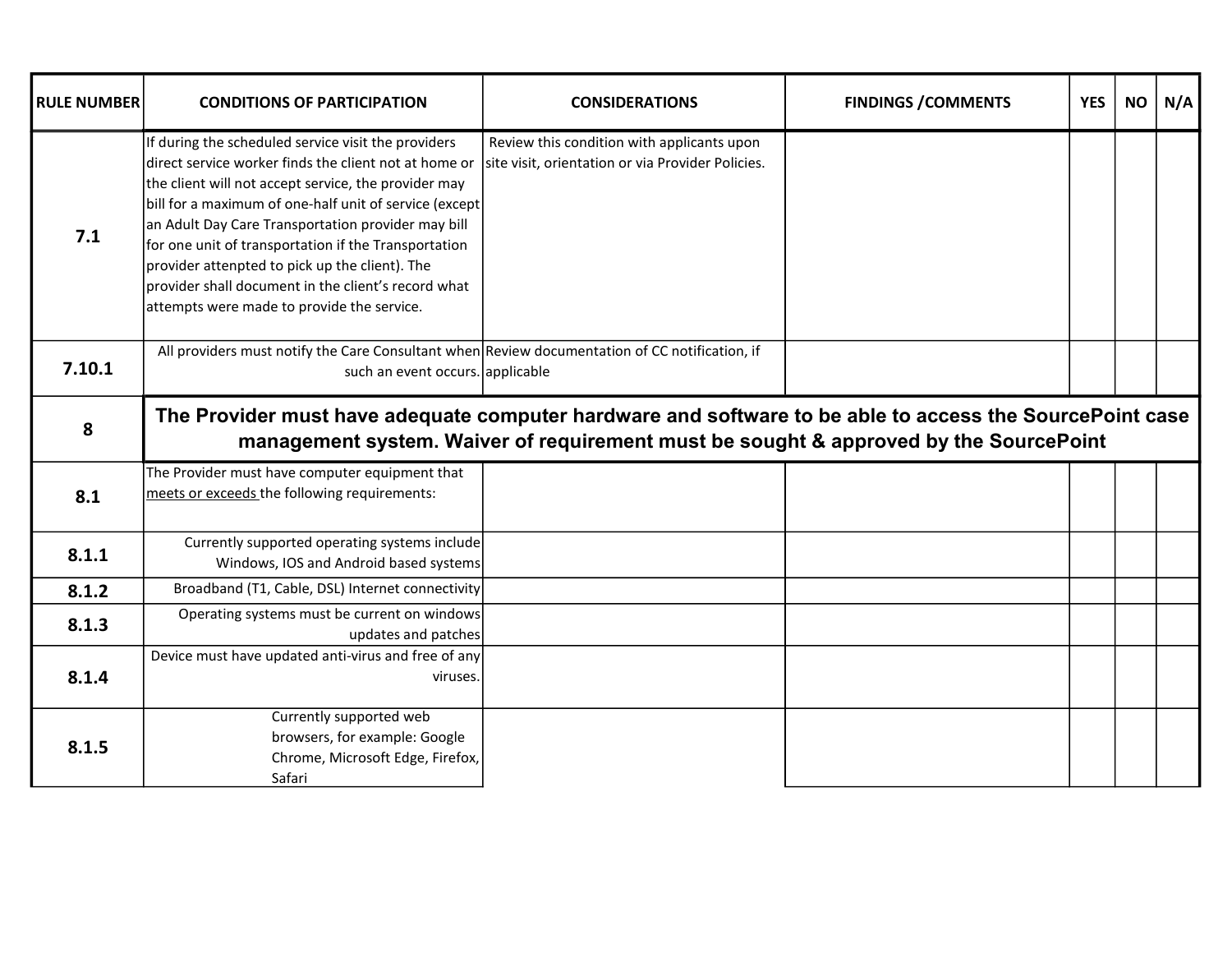| <b>RULE NUMBER</b> | <b>CONDITIONS OF PARTICIPATION</b>                                                                                                                                                                                                                                                                                                            | <b>CONSIDERATIONS</b>                                                                                                         | <b>FINDINGS / COMMENTS</b> | <b>YES</b> | <b>NO</b> | N/A |
|--------------------|-----------------------------------------------------------------------------------------------------------------------------------------------------------------------------------------------------------------------------------------------------------------------------------------------------------------------------------------------|-------------------------------------------------------------------------------------------------------------------------------|----------------------------|------------|-----------|-----|
| 8.2                | The provider will need to contact SourcePoint to<br>request user information necessary to access the<br>SourcePoint case management system. Providers are<br>issued two (2) user licenses for the SourcePoint case<br>management computer system. To request<br>additional licenses, please contact Provider Relations<br>Specialist.         |                                                                                                                               |                            |            |           |     |
| 8.3                | Every user of the SourcePoint case management<br>system must have a unique user name and<br>password. The sharing of user names and<br>passwords is prohibited by HIPAA Security<br><b>Requirements.</b>                                                                                                                                      | Is there any indication of the sharing of user<br>credentials? Remind agency of rule.                                         |                            |            |           |     |
| 8.4                | The Provider must participate in any required<br>training to assure proper utilization and<br>understanding of the system. The Provider is<br>responsible for training their new users, with<br>telephone support and/remote control support<br>provided by SourcePoint.                                                                      | If having issue, has agency reached out to<br>SourcePoint for technical assistance?                                           |                            |            |           |     |
| 8.5                | The provider will monitor the SourcePoint case<br>management system. The SourcePoint case<br>management system will be used to respond to<br>request for services, notification of client's services<br>and communication via the Internal Communication<br>system, the email capability built into the<br>SourcePoint case management system | review importance of rule with provider.<br>Provider SourcePoint's System Administrator's<br>contact information if necessary |                            |            |           |     |
| 8.6                | The provider agency shall notify SourcePoint's<br>provider relations specialist if they are unable to<br>access the SourcePoint case management system for<br>any reason. This will enable the SourcePoint to<br>identify and respond to problems efficiently and<br>effectively.                                                             |                                                                                                                               |                            |            |           |     |
| 8.7                | The Computer Requirements may be updated if<br>deemed necessary by the SourcePoint. The Provider<br>is required to comply with computer related<br>policies.                                                                                                                                                                                  |                                                                                                                               |                            |            |           |     |